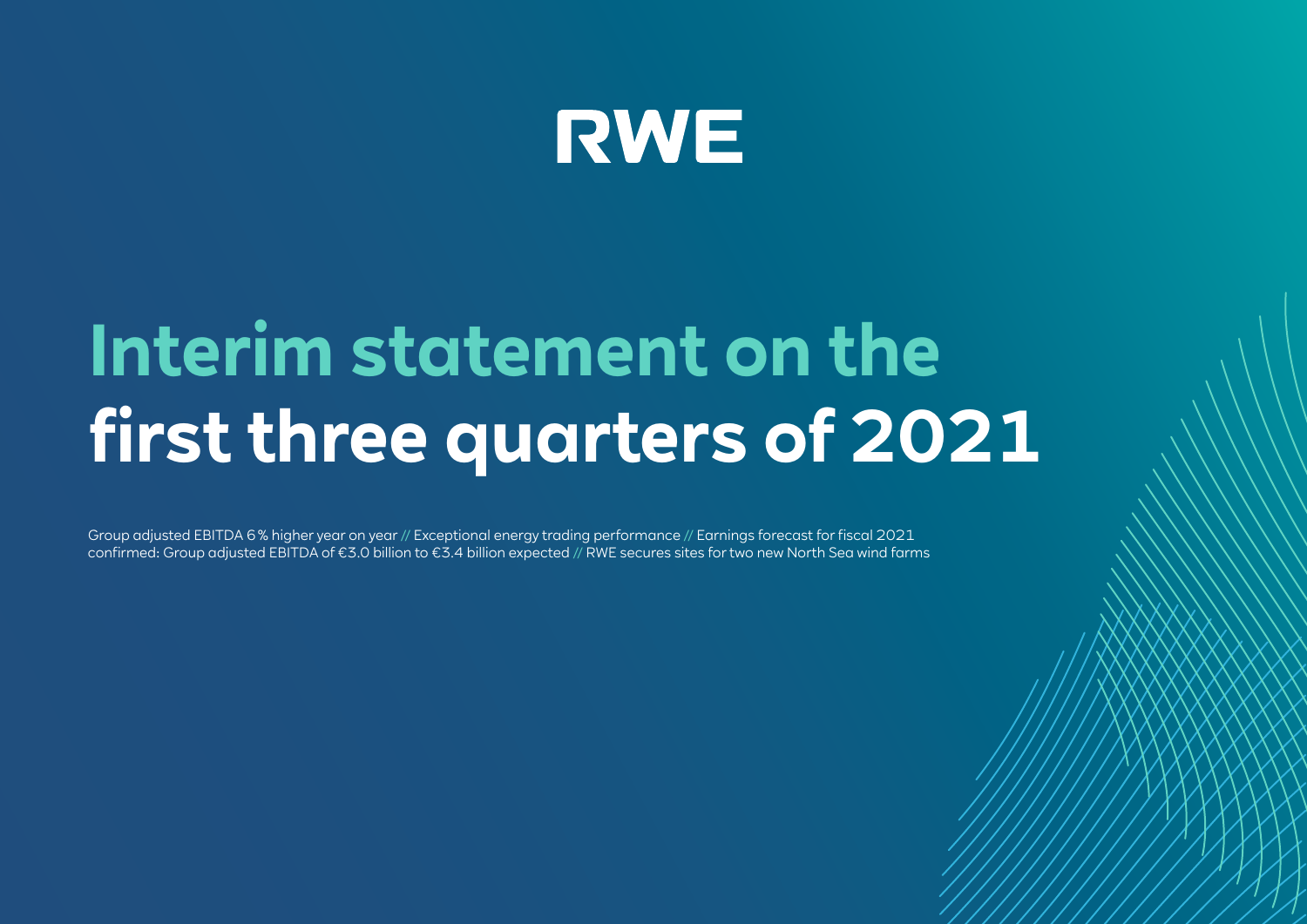# **Contents**

| 1 | <b>Combined review of operations</b> | 3  |
|---|--------------------------------------|----|
|   | Major events                         | 3  |
|   | Commentary on reporting              | 5  |
|   | <b>Business performance</b>          | 7  |
|   | Outlook for 2021                     | 17 |
|   |                                      |    |
| 2 | Interim consolidated financial       |    |
|   | statements (condensed)               | 18 |
|   | Income statement                     | 18 |
|   | Statement of comprehensive income    | 19 |
|   | Balance sheet                        | 20 |
|   | Cash flow statement                  | 22 |
|   |                                      |    |
|   | Financial calendar 2021 / 2022       | 23 |

# At a glance

Î.

| RWE Group - key figures <sup>1</sup>                             |                    | Jan - Sep<br>2021 | Jan - Sep<br>2020 | $+/-$    | $Jan - Dec$<br>2020 |
|------------------------------------------------------------------|--------------------|-------------------|-------------------|----------|---------------------|
| Power generation                                                 | GWh                | 118,691           | 101,529           | 17,162   | 146,775             |
| External revenue (excluding natural gas tax/<br>electricity tax) | $\epsilon$ million | 13,253            | 9,392             | 3,861    | 13,688              |
| <b>Adjusted EBITDA</b>                                           | $\epsilon$ million | 2,397             | 2,261             | 136      | 3,286               |
| <b>Adjusted EBIT</b>                                             | $\epsilon$ million | 1,339             | 1,182             | 157      | 1,823               |
| Income from continuing operations before tax                     | $\epsilon$ million | 3,459             | 1,948             | 1,511    | 1,265               |
| Net income                                                       | $\epsilon$ million | 2,808             | 1,597             | 1,211    | 1,051               |
| Adjusted net income                                              | $\epsilon$ million | 1,026             | 794               | 232      | 1,257               |
| Cash flows from operating activities<br>of continuing operations | $\epsilon$ million | 3,421             | 1,768             | 1,653    | 4,125               |
| Capital expenditure                                              | $\epsilon$ million | 2,800             | 1,662             | 1,138    | 3,358               |
| Property, plant and equipment<br>and intangible assets           | $\epsilon$ million | 2,763             | 1,562             | 1,201    | 2,285               |
| <b>Financial assets</b>                                          | $\epsilon$ million | 37                | 100               | $-63$    | 1,073               |
| Free cash flow                                                   | $\epsilon$ million | 1,213             | 427               | 786      | 1,132               |
| Number of shares outstanding (average)                           | thousands          | 676,220           | 624,308           | 51,912   | 637,286             |
| Earnings per share                                               | €                  | 4.15              | 2.56              | 1.59     | 1.65                |
| Adjusted net income per share                                    | €                  | 1.52              | 1.27              | 0.25     | 1.97                |
|                                                                  |                    | 30 Sep 2021       | 31 Dec 2020       |          |                     |
| Net debt                                                         | $\epsilon$ million | 2,866             | 4,432             | $-1,566$ |                     |
| Workforce <sup>2</sup>                                           |                    | 18,902            | 19,498            | $-596$   |                     |

1 Some prior-year figures restated due to a change in the recognition of renewable energy tax benefits in the USA (see commentary on [page 6](#page-5-0)). 2 Converted to full-time positions.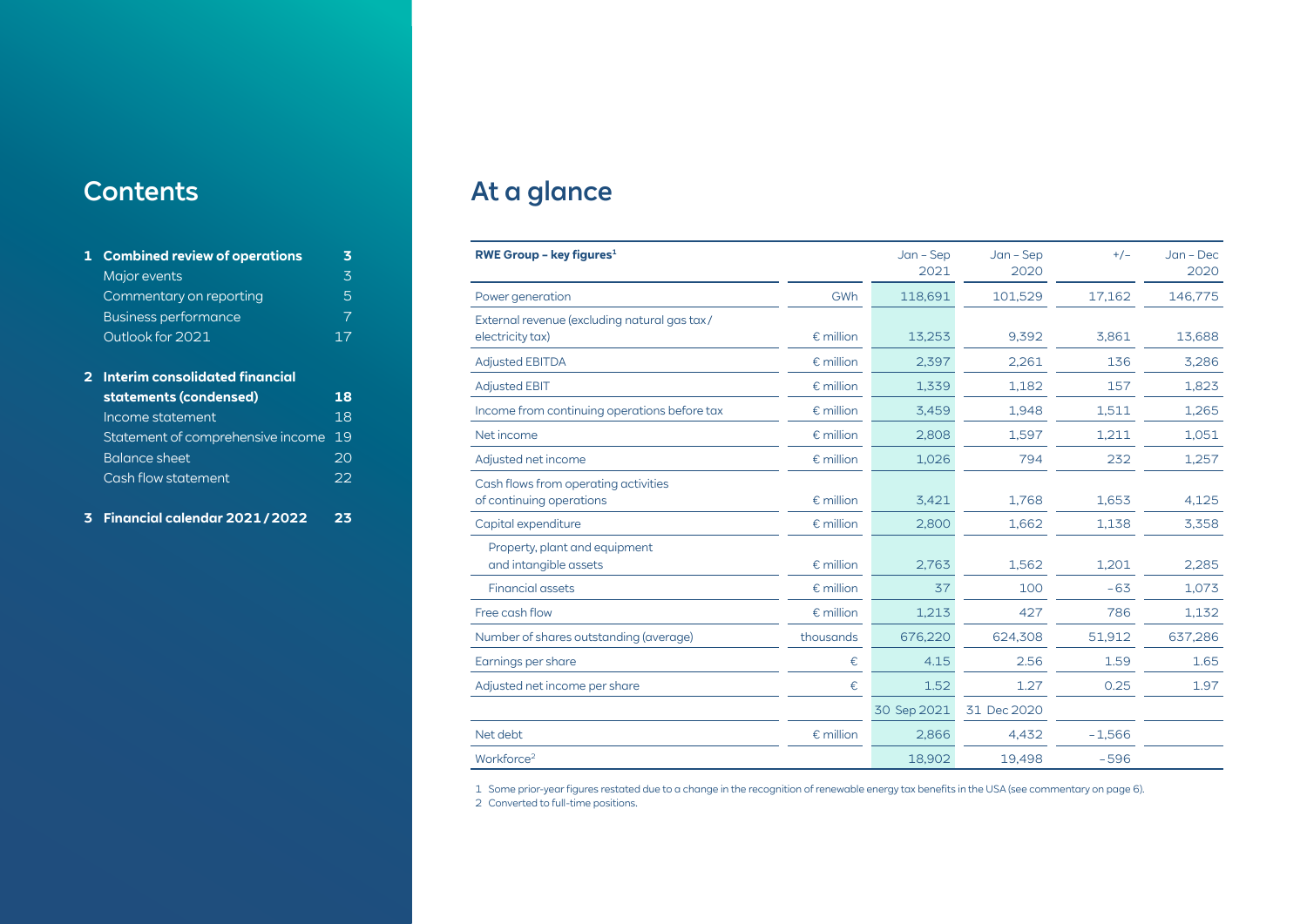**[2](#page-17-0)** [Interim consolidated financial statements](#page-17-0)  [\(condensed\)](#page-17-0)

**[3](#page-22-0)** [Financial calendar 2021 / 2022](#page-22-0)

## <span id="page-2-0"></span>Major events

### In the period under review

**RWE secures two locations for new wind farms in German North Sea.** In an invitation to tender by the German Network Agency in September, RWE placed the winning bid for a site in the North Sea, officially called N-3.7. This allows us to build a wind farm with an installed capacity of 225 MW. We made a zero-cent bid to secure the area, which means that we will sell the electricity generated there without a minimum price guaranteed by the state. N-3.8, a second North Sea area earmarked for a 433 MW wind farm, was also auctioned off in the tender process. The winning bid was placed by French energy group EDF, but it had to pass on the location to a joint venture between Northland Power and RWE. This is because together with our Canadian partner, we had pre-developed the site and therefore had a step-in right. Now we must deliver the project at the conditions in EDF's winning bid; the company submitted a zero-cent bid.

**Partial sale of Texan wind farm West Raymond completed.** In July, our new Texan wind farm West Raymond put its net installed capacity of 240 MW into commercial operation. Shortly thereafter, we sold shares accounting for a total of 75 % of the wind farm. The purchasers were a subsidiary of the Canadian energy utility Algonquin Power & Utilities and the UK investor Greencoat, which acquired stakes of 51 % and 24 %, respectively. A corresponding contract was concluded in December 2020. The agreement also stipulated that Algonquin and Greencoat receive interests of 51 % and 24 % in the Texan onshore wind farms Stella (201 MW), Cranell (220 MW) and East Raymond (200 MW). These transactions were concluded in January 2021. As we retain a shareholding of just 25 % in the wind farms, they are no longer fully consolidated and are accounted for using the equity method instead. However, RWE remains the operator of the wind farms.

**US wind farm Cassadaga starts commercial operation.** This past summer, we completed yet another large-scale onshore wind farm called Cassadaga, which is located in the US state of New York. The 37 turbines have been running commercially since August and account for a combined capacity of 125 MW. Cassadaga is our 29<sup>th</sup> onshore wind farm in the USA. Our capital expenditure on the project exceeded US\$200 million.

**RWE sells small hydropower plants to KELAG.** Austrian energy utility KELAG acquired twelve French and seven Portuguese hydro assets from us, which have a total installed capacity of 62 MW (RWE's pro-rata share). We also sold a number of wind turbines in Portugal with a combined capacity of 3 MW to KELAG. A corresponding agreement was reached at the end of last year. We transferred the French plants in April 2021, and the Portuguese assets followed in September. KELAG is a leading hydropower producer. We currently hold a 37.9 % stake in the company.

**Frimmersdorf lignite-fired power station shut down for good.** The Frimmersdorf lignite power plant in Grevenbroich (near Cologne) has been shut down for good. The last two units P and Q, with a net installed capacity of 284 MW and 278 MW, were on stand-by until 30 September this year. As of 1 October 2017, they had been designated as operating reserve for a period of four years, during which they were unable to participate in the market, as their capacity had to remain available to ensure security of supply when necessary. This obligation has since expired. The approximately 30 affected employees now work for the adjacent Neurath power station or have retired. Three of RWE's lignite blocks are still on security stand-by: Niederaussem E and F (until 30 September 2022) as well as Neurath C (until 30 September 2023).

Major events occurring in the period from January to July 2021 were presented in the interim report on the first half of 2021.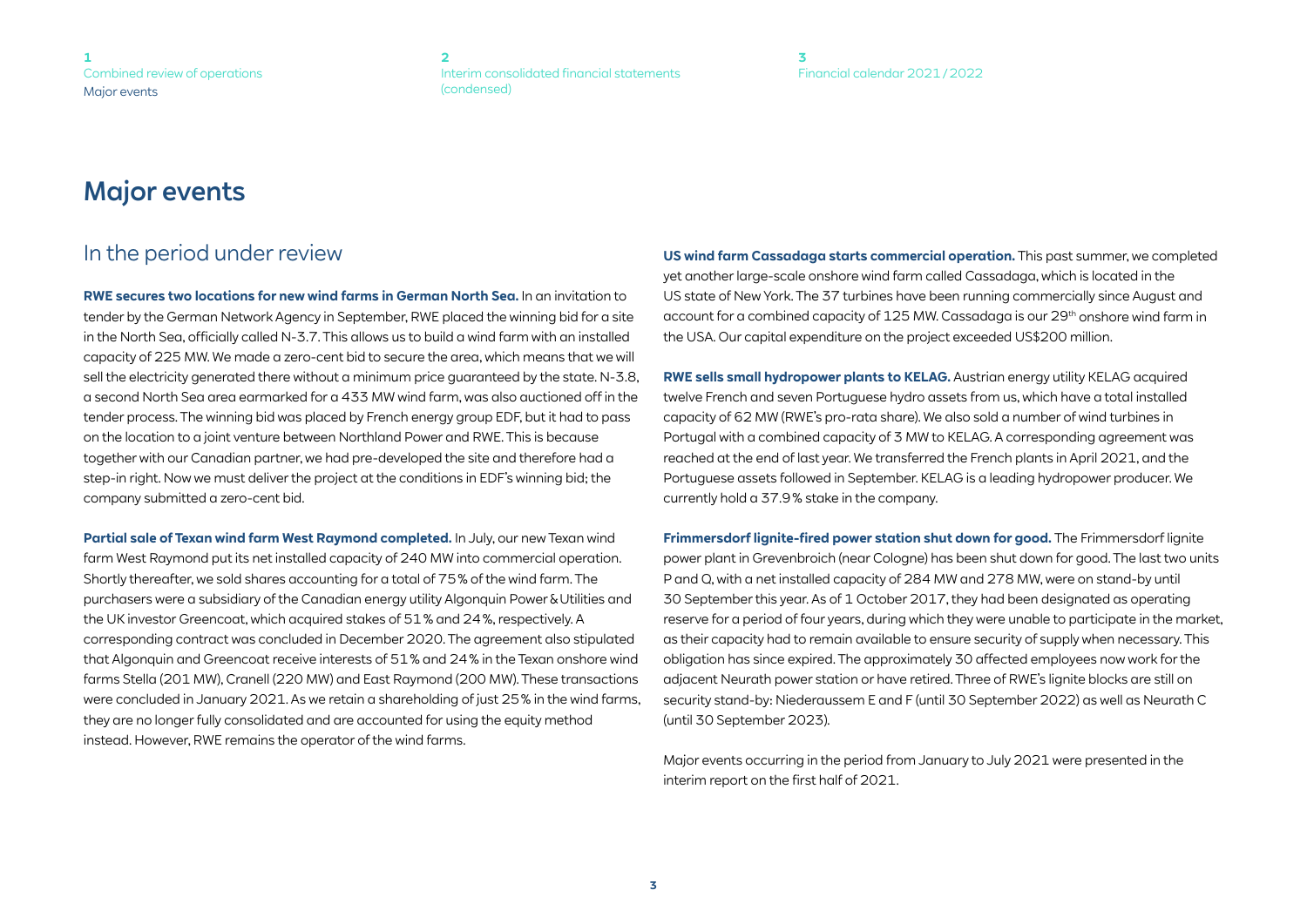**[1](#page-2-0)** [Combined review of operations](#page-2-0) Major events

**[2](#page-17-0)** [Interim consolidated financial statements](#page-17-0)  [\(condensed\)](#page-17-0)

**[3](#page-22-0)** [Financial calendar 2021 / 2022](#page-22-0)

## After the period under review

**RWE sets the stage to expand renewable energy in Greece.** In early October, we set up a joint venture with energy group Public Power Corporation (PPC) to realise solar projects in Greece. We and PPC own 51 % and 49 % of the new company, respectively. Our partner is the country's largest power utility and will contribute photovoltaic projects with up to 940 MW of capacity to the joint venture. RWE will bring a project pipeline of a similar size to the table. The undertakings are in various stages of development. Based on current plans, the first farms will be commissioned in 2023.

#### **Memorandum of Understanding signed to partner with Shell on hydrogen projects.**

RWE and Shell are stepping up their collaborative efforts to build a European hydrogen economy. Representatives from both companies recently signed a corresponding Memorandum of Understanding (MoU). It envisages us jointly developing projects to produce, use and sell hydrogen. RWE and the British-Dutch energy group are already working together in this area. The companies are partners in consortiums implementing trailblazing hydrogen projects: AquaVentus in Germany and NortH2 in the Netherlands, on which we provide commentary on pages 31 et seq. of the 2020 Annual Report. RWE and Shell intend to take the next step and initiate large-scale projects in the United Kingdom for the production of green hydrogen using offshore wind energy. The MoU also encompasses measures to decarbonise gas and biomass-fired power stations within the RWE Group. To this end, we will explore carbon capture and storage as well as electricity generation using hydrogen.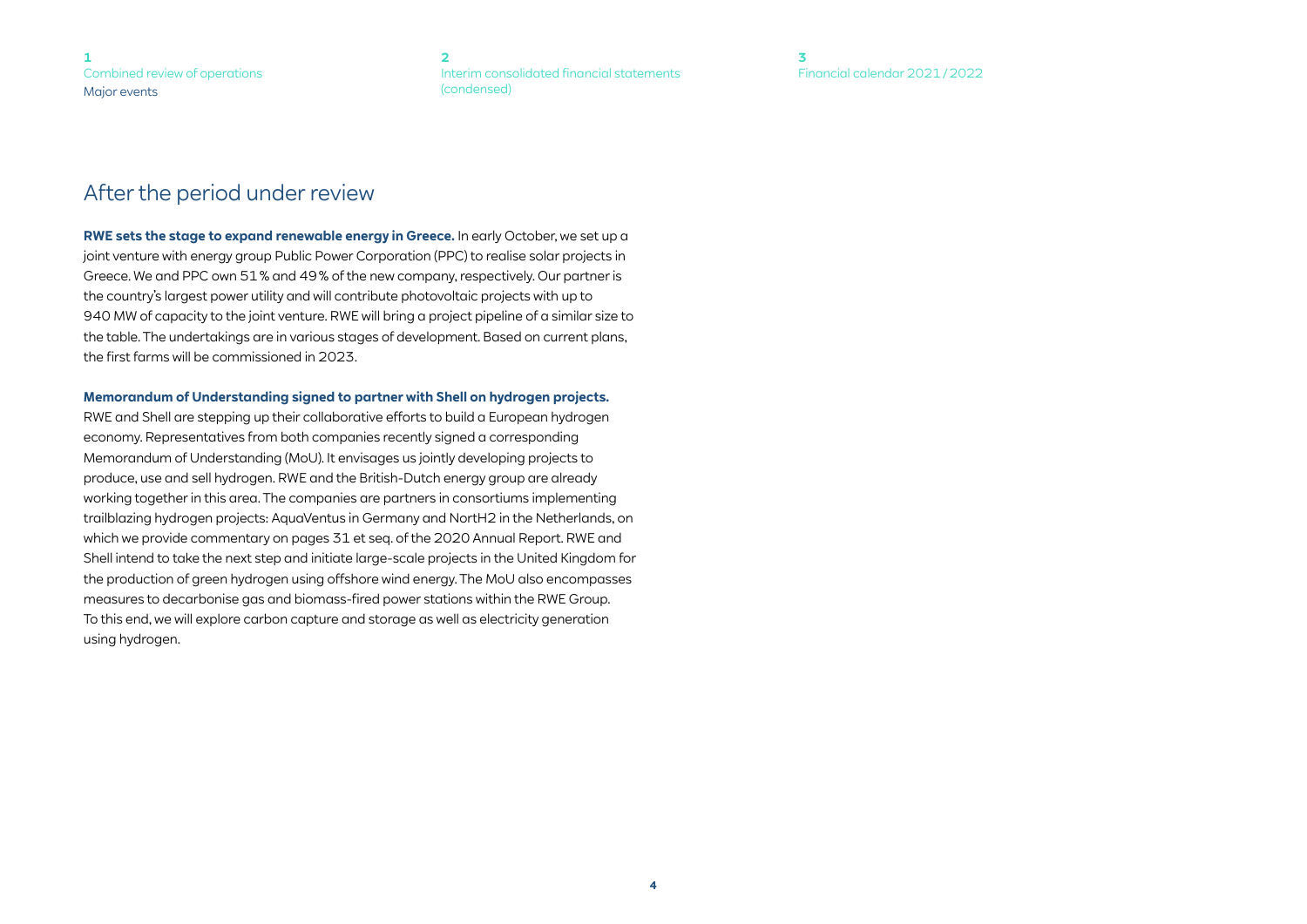## <span id="page-4-0"></span>Commentary on reporting

**Group structure features five segments.** In our financial reporting, we divide the RWE Group into the five following segments: (1) Offshore Wind, (2) Onshore Wind / Solar, (3) Hydro / Biomass / Gas, (4) Supply & Trading and (5) Coal / Nuclear. Segments (1) to (4) represent our core business. This is where we want to grow. In (5), we have pooled our German power generation from coal and nuclear fuel, which will lose importance due to exit roadmaps established by the government.

The individual segments comprise the following activities:

- Offshore Wind: We present our business relating to offshore wind here. It is overseen by our Group company RWE Renewables.
- Onshore Wind / Solar: This is the segment in which we pool our onshore wind and solar business as well as parts of our battery storage activities. Here again, operating responsibility lies with RWE Renewables.
- Hydro / Biomass / Gas: Our business involving our run-of-river, pumped storage, biomass and gas power stations is pooled here. The segment also includes the Dutch Amer 9 and Eemshaven power plants, which run on biomass and hard coal, some battery storage systems, as well as the project management and engineering consulting company RWE Technology International. These activities are overseen by RWE Generation. In addition, since the beginning of 2021, the company has been responsible for the design and implementation of our hydrogen strategy. Our 37.9 % stake in Austrian energy utility KELAG is also assigned to this segment.
- Supply & Trading: The main activity of this segment is proprietary trading of energy commodities, which is managed by RWE Supply & Trading. The company also acts as an intermediary for gas, supplies key accounts with energy, and undertakes a number of additional trading-related activities. Our German and Czech gas storage facilities also form part of this segment.
- Coal / Nuclear: Our German electricity generation from coal and nuclear fuel as well as our lignite production in the Rhenish mining region to the west of Cologne are subsumed here. This is also where we report our investments in Dutch nuclear power plant operator EPZ (30 %) and Germany-based URANIT (50 %), which holds a 33 % stake in uranium enrichment specialist Urenco. Most of the aforementioned activities and investments are overseen by RWE Power. Our German hard coal-fired power plants were operated by RWE Generation; the last two stations were shut down this year.

Group companies with cross-segment tasks, such as the Group holding company RWE AG, are stated as part of the core business under the 'other, consolidation' line item. This also applies to our stakes of 25.1 % in German transmission system operator Amprion and 15 % in E.ON. However, the dividends we receive from E.ON are recognised in the financial result. Furthermore, 'other, consolidation' contains consolidation effects.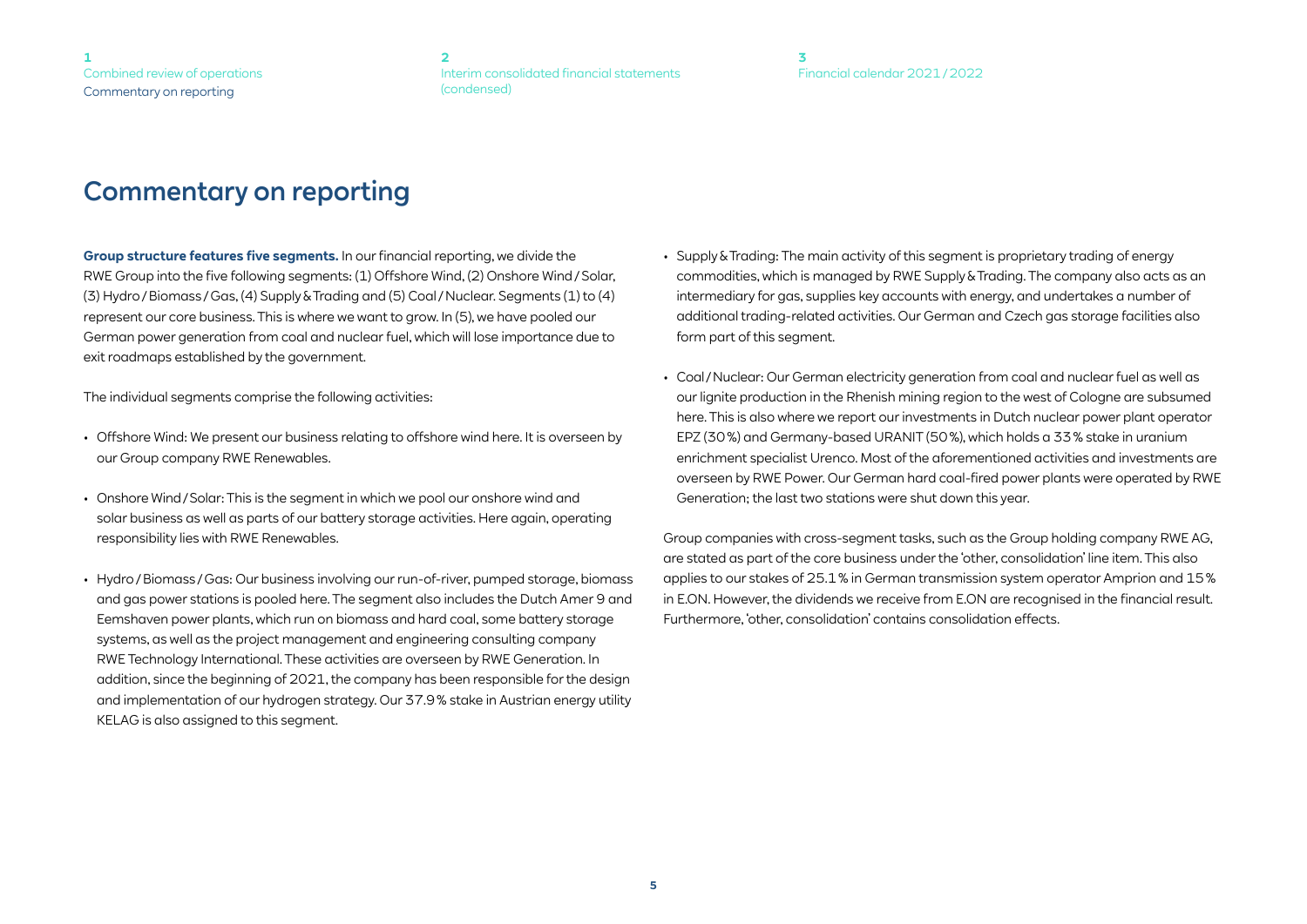#### <span id="page-5-0"></span>**[1](#page-2-0)** [Combined review of operations](#page-2-0) Commentary on reporting

**[2](#page-17-0)** [Interim consolidated financial statements](#page-17-0)  [\(condensed\)](#page-17-0)

**[3](#page-22-0)** [Financial calendar 2021 / 2022](#page-22-0)

**Changed recognition of tax benefits in the USA.** At the start of this fiscal year, we changed the way in which we account for tax benefits we receive for US wind and solar projects. As set out on page 37 of the 2020 Annual Report, renewable energy is subsidised via tax credits in the USA. Furthermore, plant operators can benefit from accelerated depreciation, referred to as tax benefits. Until 2020, we recognised them in taxes on income. By contrast, the benefits of tax credits are considered in other operating income. For the sake of consistency, we have now also applied this approach to tax benefits. It has a positive impact on adjusted EBITDA. To ensure comparability, we restated the prior-year figures. More information can be found on pages 35 et seqq. of the interim report on the first half of 2021.

**Forward-looking statements.** This interim statement contains forward-looking statements regarding the future development of the RWE Group and its companies as well as economic and political developments. These statements are assessments that we have made based on information available to us at the time this document was prepared. Despite this, actual developments can deviate from the developments expected at present, for instance if underlying assumptions do not materialise or unforeseen risks arise. Therefore, we cannot assume responsibility for the correctness of forward-looking statements.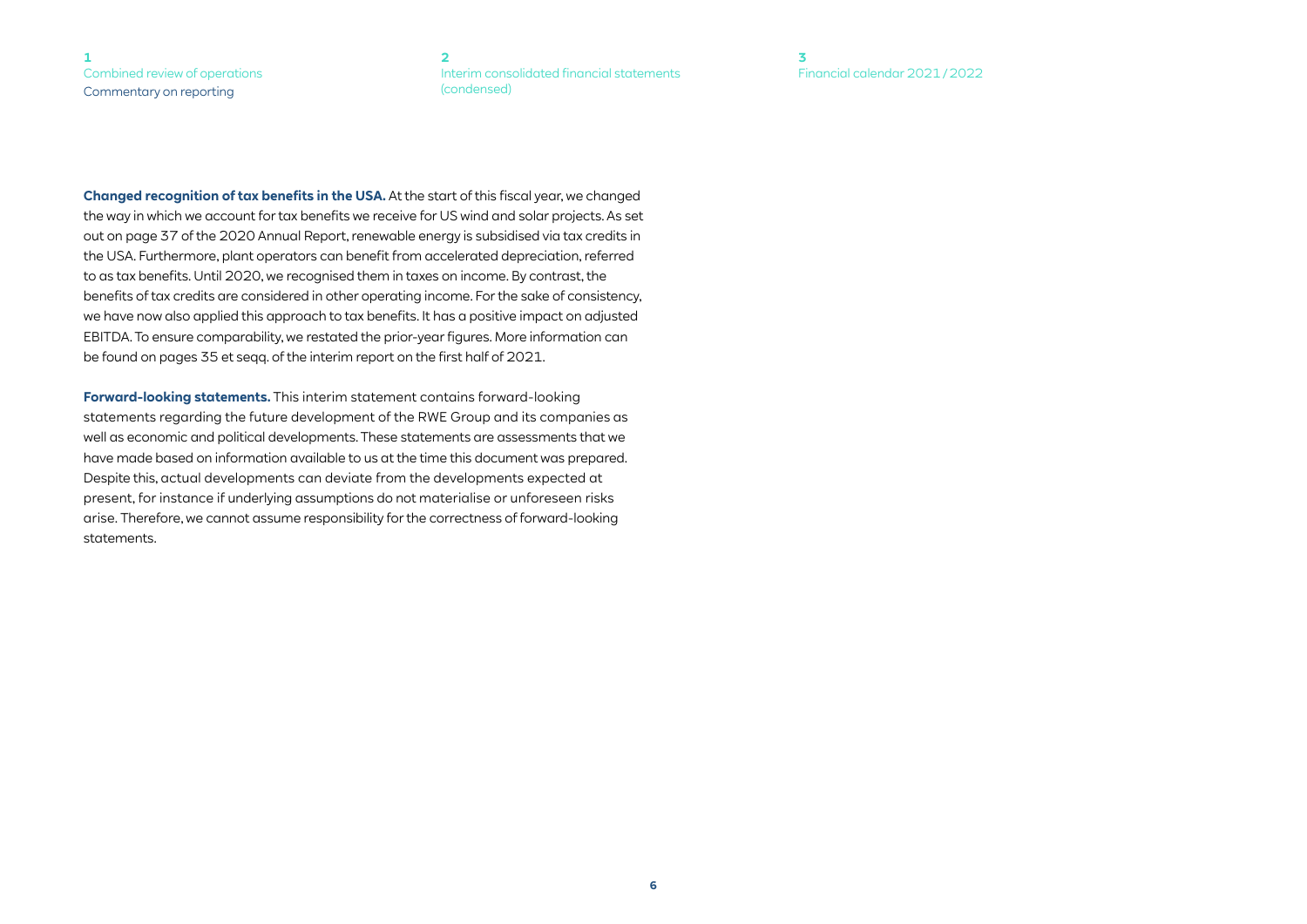## <span id="page-6-0"></span>Business performance

| <b>Power generation</b><br><b>January - September</b> |        | <b>Renewables</b>        |       | Pumped storage,<br>batteries |        | Gas                      |        | Lignite                  |       | Hard coal                |        | <b>Nuclear</b>           |         | Total <sup>1</sup> |
|-------------------------------------------------------|--------|--------------------------|-------|------------------------------|--------|--------------------------|--------|--------------------------|-------|--------------------------|--------|--------------------------|---------|--------------------|
| <b>GWh</b>                                            | 2021   | 2020                     | 2021  | 2020                         | 2021   | 2020                     | 2021   | 2020                     | 2021  | 2020                     | 2021   | 2020                     | 2021    | 2020               |
| Offshore Wind                                         | 4,683  | 4,998                    |       | $\overline{\phantom{a}}$     |        |                          |        | -                        |       | <b>-</b>                 |        | $\overline{\phantom{a}}$ | 4,683   | 4,998              |
| Onshore Wind/Solar                                    | 11,823 | 12,107                   |       | $\overline{\phantom{a}}$     |        | $\overline{\phantom{0}}$ |        | -                        |       | $\overline{\phantom{a}}$ |        | $\overline{\phantom{a}}$ | 11,823  | 12,107             |
| Hydro / Biomass / Gas                                 | 5,673  | 4,216                    | 1,291 | 1,502                        | 39,367 | 34,904                   |        | -                        | 5,110 | 2,244                    |        | $\overline{\phantom{a}}$ | 51,569  | 43,033             |
| of which:                                             |        |                          |       |                              |        |                          |        |                          |       |                          |        |                          |         |                    |
| Germany <sup>2</sup>                                  | 1,445  | 1,415                    | 1,291 | 1,502                        | 4,573  | 6,313                    |        | -                        |       | <b>-</b>                 |        | $\overline{\phantom{a}}$ | 7,439   | 9,396              |
| United Kingdom                                        | 367    | 388                      |       | $\overline{\phantom{a}}$     | 25,905 | 17,047                   |        | $\overline{\phantom{a}}$ |       | -                        |        | $\overline{\phantom{a}}$ | 26,272  | 17,435             |
| <b>Netherlands</b>                                    | 3,824  | 2,396                    |       | $\overline{\phantom{a}}$     | 5,867  | 8,470                    |        | -                        | 5,110 | 2,244                    |        | $\overline{\phantom{a}}$ | 14,801  | 13,110             |
| Turkey                                                |        | $\overline{\phantom{a}}$ |       | $\overline{\phantom{a}}$     | 3,022  | 3,074                    |        | -                        |       | $\overline{\phantom{a}}$ |        | $\overline{\phantom{a}}$ | 3,022   | 3,074              |
| Coal/Nuclear <sup>2</sup>                             | 15     | 14                       |       | $\overline{\phantom{a}}$     | 96     | 599                      | 32,133 | 23,434                   | 1,109 | 1,893                    | 17,126 | 15,579                   | 50,616  | 41,391             |
| <b>RWE Group</b>                                      | 22,194 | 21,335                   | 1,291 | 1,502                        | 39,463 | 35,503                   | 32,133 | 23,434                   | 6,219 | 4,137                    | 17,126 | 15,579                   | 118,691 | 101,529            |

1 Including production volumes not attributable to any of the energy sources mentioned (e. g. electricity from waste-to-energy plants).

2 Including electricity purchased on the basis of long-term gareements from generation assets not majority-owned by RWE. In the first three guarters of 2021, these purchases amounted to 1.409 GWh in the Hydro / Biomass / G and 980 GWh in the Coal / Nuclear segment.

**Electricity generation up 17 %.** In the first three quarters of 2021, we produced 118,691 GWh of electricity, 17 % more than in the same period last year. The biggest gain was recorded by our German lignite-fired power plants, which benefited from favourable market conditions. One contributing factor was the resurgence of electricity consumption following the coronavirus pandemic and a decline in wind energy volumes caused by the weather. This explains why our UK gas power stations were also used more than in 2020 despite a substantial increase in fuel prices, whereas gas-fired production dropped in Germany and in the Netherlands. Our Dutch power plants Amer 9 and Eemshaven, which run on biomass and hard coal, nearly doubled output. At Eemshaven, this was in part due to the station's return to full availability after being damaged in a fire last year. Our German nuclear power plants also posted a rise thanks to a reduction in maintenance outages.

Volumes were adversely affected by the discontinuation of the commercial operation of the Ibbenbüren B (794 MW) and Westfalen E (764 MW) hard coal-fired power stations and the shutdown of the Niederaussem D (297 MW) lignite unit at the end of 2020. Electricity generation from our wind turbines declined by 5 %. Unfavourable wind conditions in Northern and Central Europe as well as in parts of the USA were the main reason. A positive effect was felt from the increase in our stake in the Rampion offshore wind farm (400 MW) in the UK from 30.1 % to 50.1 % as of 1 April 2021, resulting in its full consolidation in our accounts. Moreover, we commissioned a number of large onshore wind farms in the USA and started putting electricity into the grid from the Triton Knoll offshore wind farm (857 MW) in the UK, which is still under construction.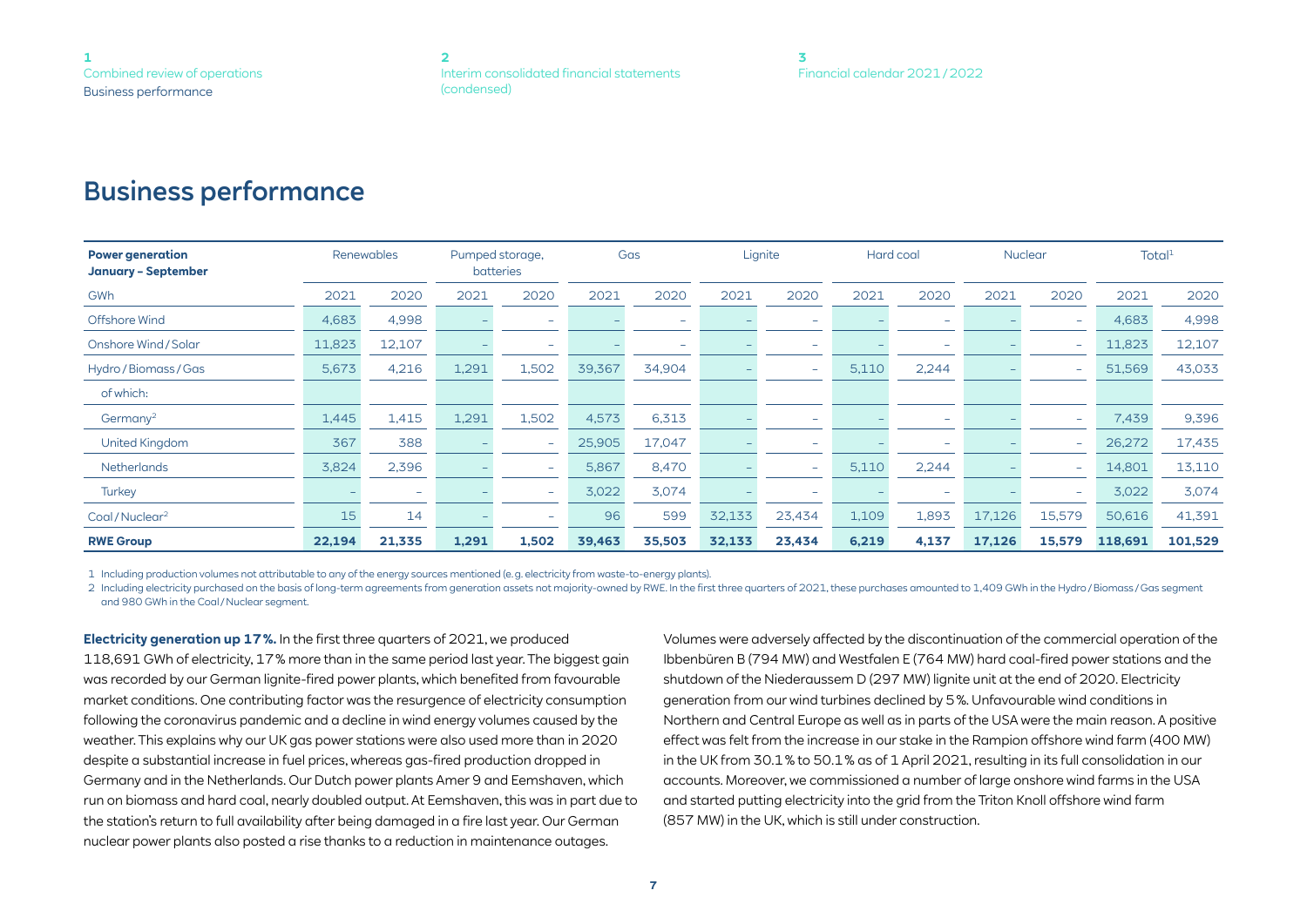#### **[2](#page-17-0)** [Interim consolidated financial statements](#page-17-0)  [\(condensed\)](#page-17-0)

**[3](#page-22-0)** [Financial calendar 2021 / 2022](#page-22-0)

<span id="page-7-0"></span>

| <b>Power generation from renewables</b><br><b>January - September</b> | Offshore wind |                          |        | Onshore wind             |                | Solar                    | Hydro |                          |       | <b>Biomass</b>           | <b>Total</b> |        |
|-----------------------------------------------------------------------|---------------|--------------------------|--------|--------------------------|----------------|--------------------------|-------|--------------------------|-------|--------------------------|--------------|--------|
| GWh                                                                   | 2021          | 2020                     | 2021   | 2020                     | 2021           | 2020                     | 2021  | 2020                     | 2021  | 2020                     | 2021         | 2020   |
| Germany                                                               | 1,213         | 1,438                    | 646    | 851                      | $\overline{2}$ | $\overline{2}$           | 1,445 | 1,352                    |       | $\overline{3}$           | 3,306        | 3,646  |
| United Kingdom                                                        | 3,333         | 3,383                    | 1,093  | 1,554                    |                | $\overline{\phantom{a}}$ | 114   | 135                      | 253   | 253                      | 4,793        | 5,325  |
| <b>Netherlands</b>                                                    |               | $\overline{\phantom{0}}$ | 504    | 554                      | 15             | $\overline{7}$           | 19    | 9                        | 3,805 | 2,387                    | 4,343        | 2,957  |
| Poland                                                                |               | -                        | 748    | 717                      |                |                          |       | $\overline{\phantom{0}}$ |       | $-$                      | 749          | 718    |
| Spain                                                                 |               | -                        | 661    | 611                      | 80             | 36                       | 26    | 24                       |       | $\overline{\phantom{m}}$ | 767          | 671    |
| Italy                                                                 |               | -                        | 693    | 654                      |                | $\overline{\phantom{a}}$ |       | $\overline{\phantom{a}}$ |       | $\overline{\phantom{a}}$ | 693          | 654    |
| Sweden                                                                | 137           | 177                      | 201    | 259                      |                | $\overline{\phantom{m}}$ |       | $\overline{\phantom{a}}$ |       | $-$                      | 338          | 436    |
| <b>USA</b>                                                            |               | $\overline{\phantom{m}}$ | 6,642  | 6,522                    | 252            | 214                      |       | $\overline{\phantom{a}}$ |       | $\overline{\phantom{a}}$ | 6,894        | 6,736  |
| Australia                                                             |               | $\overline{\phantom{a}}$ |        | $\overline{\phantom{a}}$ | 153            | 22                       |       | $\overline{\phantom{0}}$ |       | $\overline{\phantom{a}}$ | 153          | 22     |
| Rest of the world                                                     |               | $\overline{\phantom{0}}$ | 16     | 21                       | 72             | 32                       | 70    | 117                      |       | $\overline{\phantom{a}}$ | 158          | 170    |
| <b>RWE Group</b>                                                      | 4,683         | 4,998                    | 11,204 | 11,743                   | 575            | 314                      | 1,674 | 1,637                    | 4,058 | 2,643                    | 22,194       | 21,335 |

**External revenue 41 % up year on year.** Our external revenue grew by 41 % to €13,253 million (excluding natural gas tax / electricity tax). Revenue from our main product, electricity, totalled €11,103 million. This 35 % year-on-year increase was due to the rise in generation volumes and higher realised prices. Given that electricity from our power stations is largely sold externally by RWE Supply & Trading, the aforementioned factors were mainly reflected in revenue of the Supply & Trading segment. Our gas revenue more than tripled to €1,007 million. The main driver was the rise in wholesale gas prices to record levels during the year. Higher demand for gas in our key European markets driven by the economy and weather came to bear here. In addition, strong growth in demand for energy in Asia made imports of liquefied natural gas (LNG) to Europe much more expensive.

The percentage of consolidated revenue accounted for by coal-fired generation and other coal products is a key figure increasingly considered by sustainable investors. In the reporting period, this quota was 21 % (previous year: 24 %).

| <b>External revenue</b><br>$\epsilon$ million             | Jan - Sep<br>2021 | $Jan - Sep$<br>2020 | $+/-$ | $Jan - Dec$<br>2020 |
|-----------------------------------------------------------|-------------------|---------------------|-------|---------------------|
| Offshore Wind                                             | 383               | 234                 | 149   | 332                 |
| Onshore Wind/Solar                                        | 1,672             | 1,325               | 347   | 1,855               |
| Hydro / Biomass / Gas                                     | 879               | 754                 | 125   | 1,056               |
| Supply & Trading                                          | 9,664             | 6,494               | 3,170 | 9,597               |
| Other                                                     | 3                 | 8                   | $-5$  | 9                   |
| <b>Core business</b>                                      | 12,601            | 8,815               | 3,786 | 12,849              |
| Coal/Nuclear                                              | 652               | 577                 | 75    | 839                 |
| RWE Group (excluding natural gas tax/<br>electricity tax) | 13,253            | 9,392               | 3,861 | 13,688              |
| Natural gas tax/electricity tax                           | 177               | 150                 | 27    | 208                 |
| <b>RWE Group</b>                                          | 13,430            | 9,542               | 3,888 | 13,896              |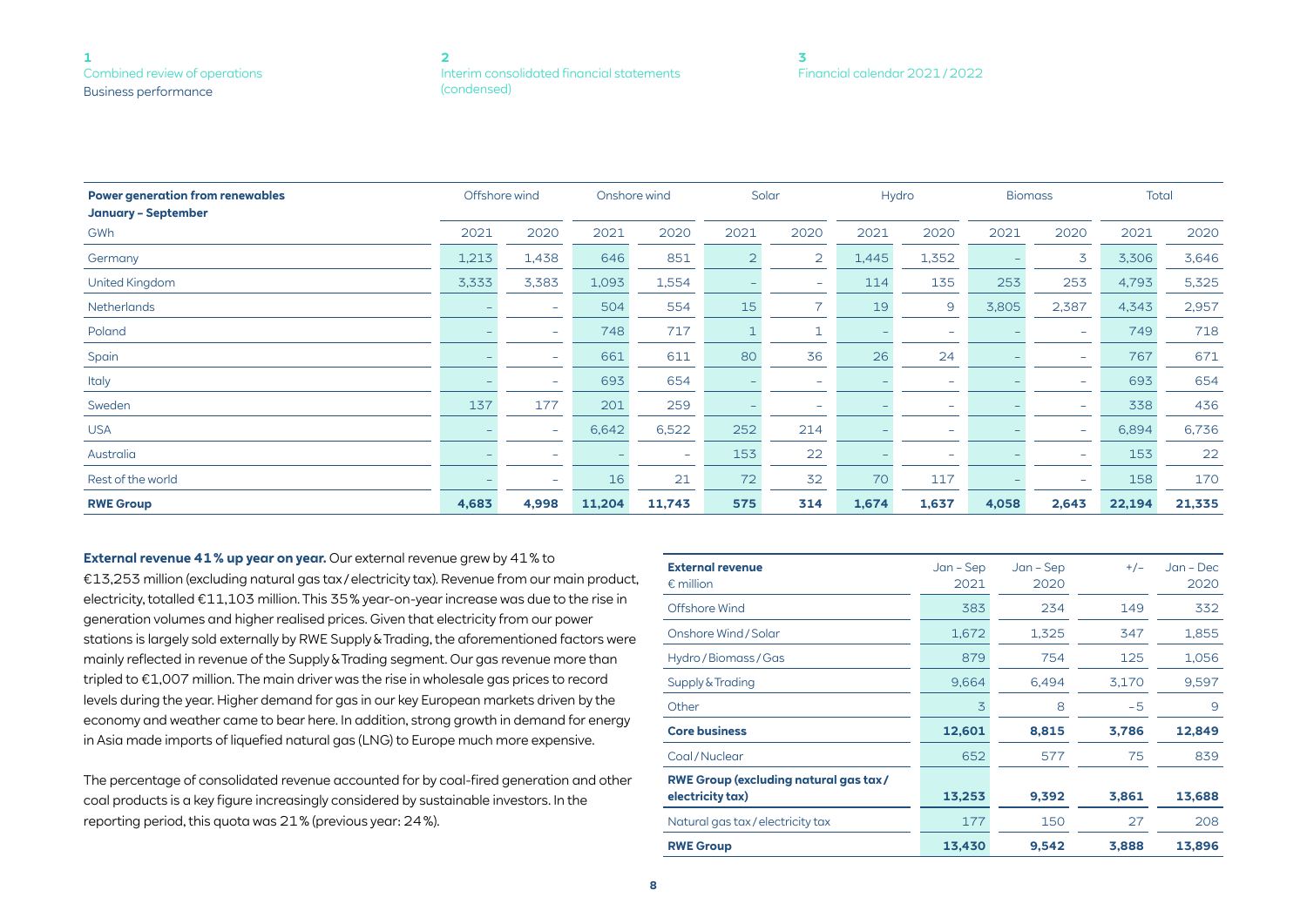#### **[2](#page-17-0)** [Interim consolidated financial statements](#page-17-0)  [\(condensed\)](#page-17-0)

#### **[3](#page-22-0)** [Financial calendar 2021 / 2022](#page-22-0)

| <b>External revenue by product</b><br>$\epsilon$ million | $Jan - Sep$<br>2021 | Jan - Sep<br>2020 | $+/-$    | $Jan - Dec$<br>2020 |
|----------------------------------------------------------|---------------------|-------------------|----------|---------------------|
| <b>Electricity revenue</b>                               | 11,103              | 8,195             | 2,908    | 11,701              |
| of which:                                                |                     |                   |          |                     |
| Offshore Wind                                            | 382                 | 234               | 148      | 332                 |
| Onshore Wind / Solar                                     | 1,538               | 1,222             | 316      | 1,676               |
| Hydro / Biomass / Gas                                    | 577                 | 484               | 93       | 684                 |
| Supply & Trading                                         | 8,405               | 6,084             | 2,321    | 8,775               |
| <b>Core business</b>                                     | 10,902              | 8,024             | 2,878    | 11,468              |
| Coal/Nuclear                                             | 201                 | 171               | 30       | 233                 |
| <b>Gas revenue</b>                                       | 1,007               | 317               | 690      | 534                 |
| of which: Supply & Trading                               | 1,006               | 313               | 693      | 529                 |
| <b>Other revenue</b>                                     | 1,143               | 880               | 263      | 1,453               |
| <b>RWE Group (excluding natural gas tax/</b>             |                     |                   |          |                     |
| electricity tax)                                         | 13,253              | 9,392             | 3,861    | 13,688              |
|                                                          |                     |                   |          |                     |
| <b>Internal revenue</b><br>$\epsilon$ million            | Jan - Sep<br>2021   | Jan - Sep<br>2020 | $+/-$    | $Jan - Dec$<br>2020 |
| Offshore Wind                                            | 538                 | 683               | $-145$   | 959                 |
| Onshore Wind/Solar                                       | 186                 | 206               | $-20$    | 304                 |
| Hydro / Biomass / Gas                                    | 3,310               | 2,187             | 1,123    | 3,144               |
| Supply & Trading                                         | 3,429               | 2,105             | 1,324    | 2,778               |
| Other, consolidation                                     | $-6.789$            | $-4,852$          | $-1,937$ | $-6,803$            |
| <b>Core business</b>                                     | 674                 | 329               | 345      | 382                 |
| Coal/Nuclear                                             | 2,910               | 2,135             | 775      | 3,075               |

| <b>Adjusted EBITDA1</b><br>$\epsilon$ million | $Jan - Sep$<br>2021 | $Jan - Sep$<br>2020 | $+/-$  | $Jan - Dec$<br>2020 |
|-----------------------------------------------|---------------------|---------------------|--------|---------------------|
| Offshore Wind                                 | 656                 | 738                 | $-82$  | 1,069               |
| Onshore Wind/Solar                            | 36                  | 373                 | $-337$ | 523                 |
| Hydro / Biomass / Gas                         | 430                 | 382                 | 48     | 621                 |
| Supply & Trading                              | 609                 | 399                 | 210    | 539                 |
| Other, consolidation                          | $-54$               | $-12$               | $-42$  | $-25$               |
| <b>Core business</b>                          | 1,677               | 1,880               | $-203$ | 2,727               |
| Coal/Nuclear                                  | 720                 | 381                 | 339    | 559                 |
| <b>RWE Group</b>                              | 2,397               | 2.261               | 136    | 3.286               |

1 Some prior-year figures restated due to a change in the recognition of renewable energy tax benefits in the USA (see commentary on [page 6](#page-5-0)).

Adjusted EBITDA up 6<sup>%</sup> to €2.4 billion. In the first three quarters of 2021, we registered adjusted earnings before income taxes, depreciation and amortisation (adjusted EBITDA) of €2,397 million (previous year: €2,261 million). €1,677 million of this was attributable to our core business (previous year: €1,880 million) with the remaining €720 million coming from the Coal / Nuclear segment (previous year: €381 million). Adjusted EBITDA rose by 6 % compared to the first nine months of 2020. This was primarily due to the exceptional trading performance by RWE Supply & Trading. Moreover, we benefited from improved margins in power production from lignite and nuclear fuel. This was contrasted by significant one-off charges in the Onshore Wind / Solar segment due to an extreme cold snap in Texas this February, which resulted in unscheduled plant outages and forced us to fulfil existing electricity supply obligations through expensive purchases on the market.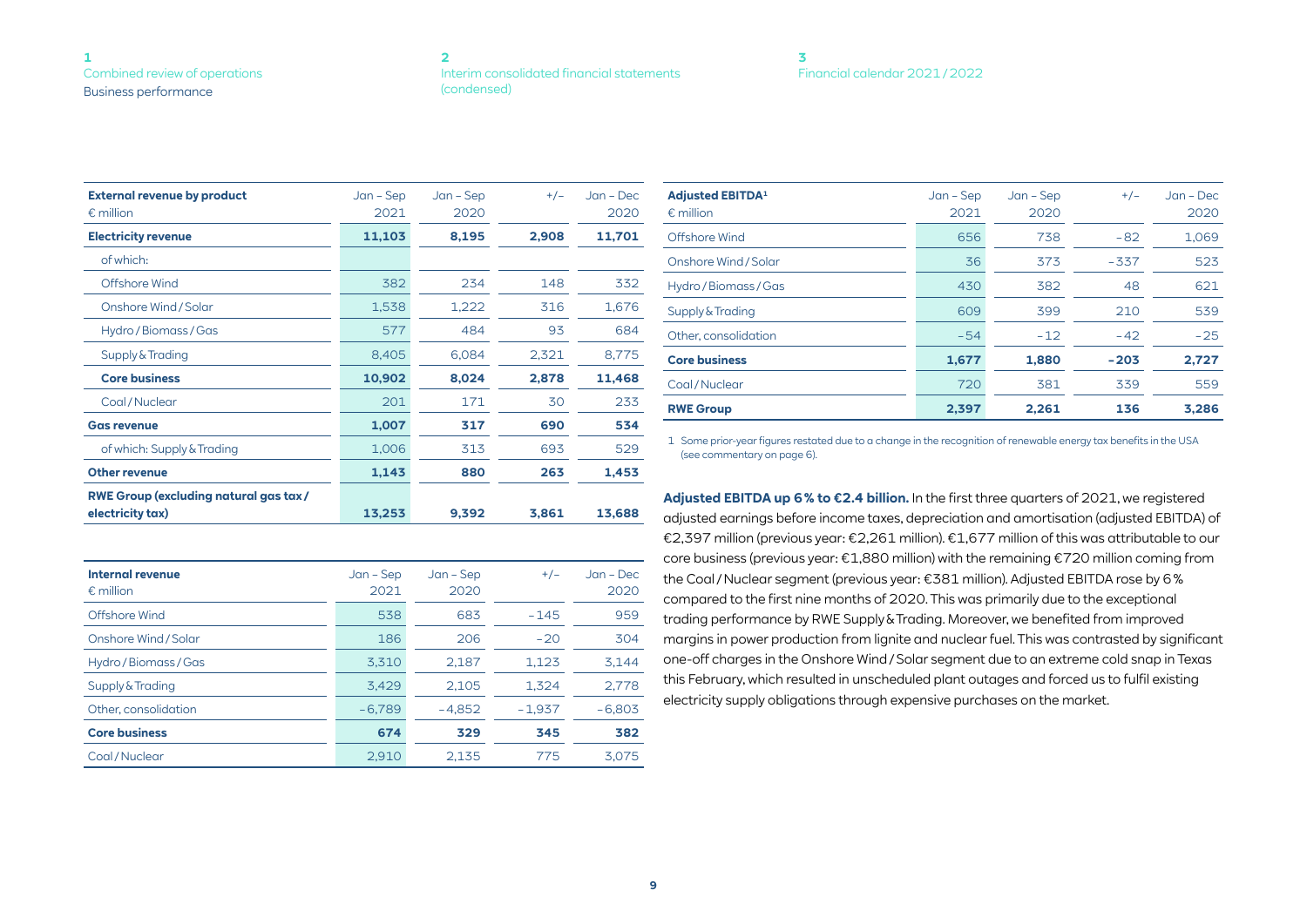#### **[3](#page-22-0)** [Financial calendar 2021 / 2022](#page-22-0)

The following is a breakdown of earnings by segment:

- Offshore Wind: At €656 million, adjusted EBITDA posted here was markedly down on 2020 (€738 million) mainly because wind speeds in Northern and Central Europe were much lower than the high level witnessed a year before. A positive effect was felt from our acquisition of a majority interest in the Rampion offshore wind farm in the UK as of 1 April 2021 and its full consolidation since then. Furthermore, we benefited from the first feedins from the Triton Knoll offshore wind farm, which is scheduled for completion in early 2022.
- Onshore Wind / Solar: Adjusted EBITDA in this segment declined to €36 million (previous year: €373 million). The main reason was an extreme cold front in parts of the USA in February, which caused substantial supply outages. Winter storms and sleet forced some RWE wind farms in Texas to go offline for several days. We had sold forward a portion of the generation of these assets and therefore had to buy electricity in order to meet our supply obligations. Due to the tight supply situation and statutory price regulations, we had to pay up to US\$9,000/MWh for these purchases. This reduced earnings by approximately €400 million. Further burdens stemmed from lower overall wind speeds. Conversely, we benefited from the commissioning of new generation assets and the capital gain on the sale of stakes in the US wind farms Stella, Cranell, East Raymond and West Raymond [\(see page 3\)](#page-2-0).
- Hydro / Biomass / Gas: Here, adjusted EBITDA totalled €430 million, surpassing last year's comparable figure (€382 million). Two driving factors were increased payments we received from the British capacity market and additional income from the commercial optimisation of power plant deployment. A counteracting effect was felt from the divestment of wood pellet manufacturer Georgia Biomass in mid-2020, at which point the company stopped contributing to the Group's earnings. Another negative effect came from the fact that earnings from electricity produced through biomass firing in the Netherlands fluctuate during the year due to the subsidy scheme and were thus unusually low in the period under review. We anticipate higher income from biomass usage for the year as a whole.
- Supply & Trading: Adjusted EBITDA posted by this segment amounted to €609 million, clearly exceeding the high level achieved in the same period last year (€399 million). Our exceptional trading performance and improved earnings in the gas business were the main reasons for this.
- Coal / Nuclear: Adjusted EBITDA recorded here improved to €720 million (previous year: €381 million). Increased wholesale margins on electricity from our lignite and nuclear power stations compared to 2020 were the main driver. We had sold forward nearly all of the generation of these assets in earlier years. The improved availability of our nuclear power plants also had a positive effect. This was contrasted by earnings shortfalls caused by unscheduled outages at our lignite-fired power stations. Furthermore, the implementation of the German Coal Phaseout Act weighed on earnings.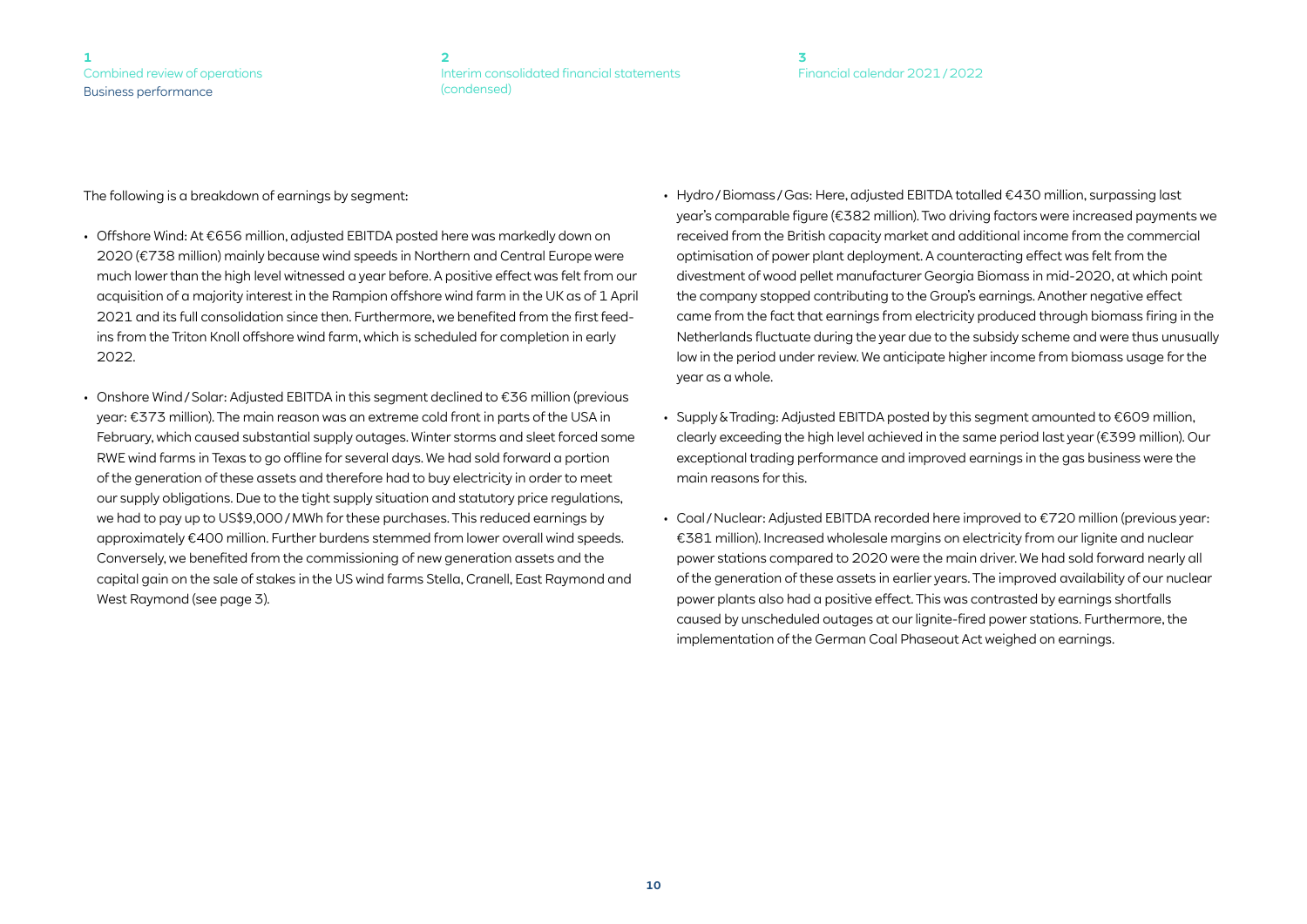#### **[2](#page-17-0)** [Interim consolidated financial statements](#page-17-0)  [\(condensed\)](#page-17-0)

#### **[3](#page-22-0)** [Financial calendar 2021 / 2022](#page-22-0)

| <b>Adjusted EBIT1</b><br>$\epsilon$ million | $Jan - Sep$<br>2021 | $Jan - Sep$<br>2020 | $+/-$  | $Jan - Dec$<br>2020 |
|---------------------------------------------|---------------------|---------------------|--------|---------------------|
| Offshore Wind                               | 325                 | 461                 | $-136$ | 697                 |
| Onshore Wind / Solar                        | $-258$              | 87                  | $-345$ | 138                 |
| Hydro / Biomass / Gas                       | 202                 | 134                 | 68     | 283                 |
| Supply & Trading                            | 574                 | 367                 | 207    | 496                 |
| Other, consolidation                        | $-53$               | $-13$               | $-40$  | $-25$               |
| <b>Core business</b>                        | 790                 | 1.036               | $-246$ | 1,589               |
| Coal/Nuclear                                | 549                 | 146                 | 403    | 234                 |
| <b>RWE Group</b>                            | 1.339               | 1.182               | 157    | 1.823               |

1 Some prior-year figures restated due to a change in the recognition of renewable energy tax benefits in the USA (see commentary on [page 6\)](#page-5-0).

**Adjusted EBIT 13 % up on prior year.** The Group's adjusted EBIT advanced by 13 % to €1,339 million (previous year: €1,182 million). This figure differs from adjusted EBITDA in that it does not include operating depreciation and amortisation, which amounted to €1,058 million in the period under review (previous year: €1,079 million).

| Reconciliation to net income <sup>1</sup><br>$\epsilon$ million | Jan - Sep<br>2021 | Jan - Sep<br>2020 | $+/-$  | $Jan - Dec$<br>2020 |
|-----------------------------------------------------------------|-------------------|-------------------|--------|---------------------|
| <b>Adjusted EBITDA</b>                                          | 2,397             | 2,261             | 136    | 3,286               |
| Operating depreciation, amortisation<br>and impairment losses   | $-1,058$          | $-1,079$          | 21     | $-1.463$            |
| <b>Adjusted EBIT</b>                                            | 1,339             | 1,182             | 157    | 1,823               |
| Non-operating result                                            | 2,050             | 1,161             | 889    | $-104$              |
| <b>Financial result</b>                                         | 70                | $-395$            | 465    | $-454$              |
| <b>Income from continuing operations</b>                        |                   |                   |        |                     |
| before tax                                                      | 3,459             | 1,948             | 1,511  | 1,265               |
| Taxes on income                                                 | $-632$            | $-524$            | $-108$ | $-376$              |
| <b>Income from continuing operations</b>                        | 2,827             | 1,424             | 1,403  | 889                 |
| Income from discontinued operations                             |                   | 221               | $-221$ | 221                 |
| <b>Income</b>                                                   | 2,827             | 1,645             | 1,182  | 1,110               |
| of which:                                                       |                   |                   |        |                     |
| Non-controlling interests                                       | 19                | 48                | $-29$  | 59                  |
| Net income / income attributable                                |                   |                   |        |                     |
| to RWE AG shareholders                                          | 2.808             | 1.597             | 1.211  | 1.051               |

1 Some prior-year figures restated due to a change in the recognition of renewable energy tax benefits in the USA (see commentary on [page 6](#page-5-0)).

#### **Reconciliation to net income: exceptional effects eclipse operating performance.**

The reconciliation from adjusted EBIT to net income was characterised by one-off effects, which had a positive net impact. We have presented the development of the items in the reconciliation statement in the following passages.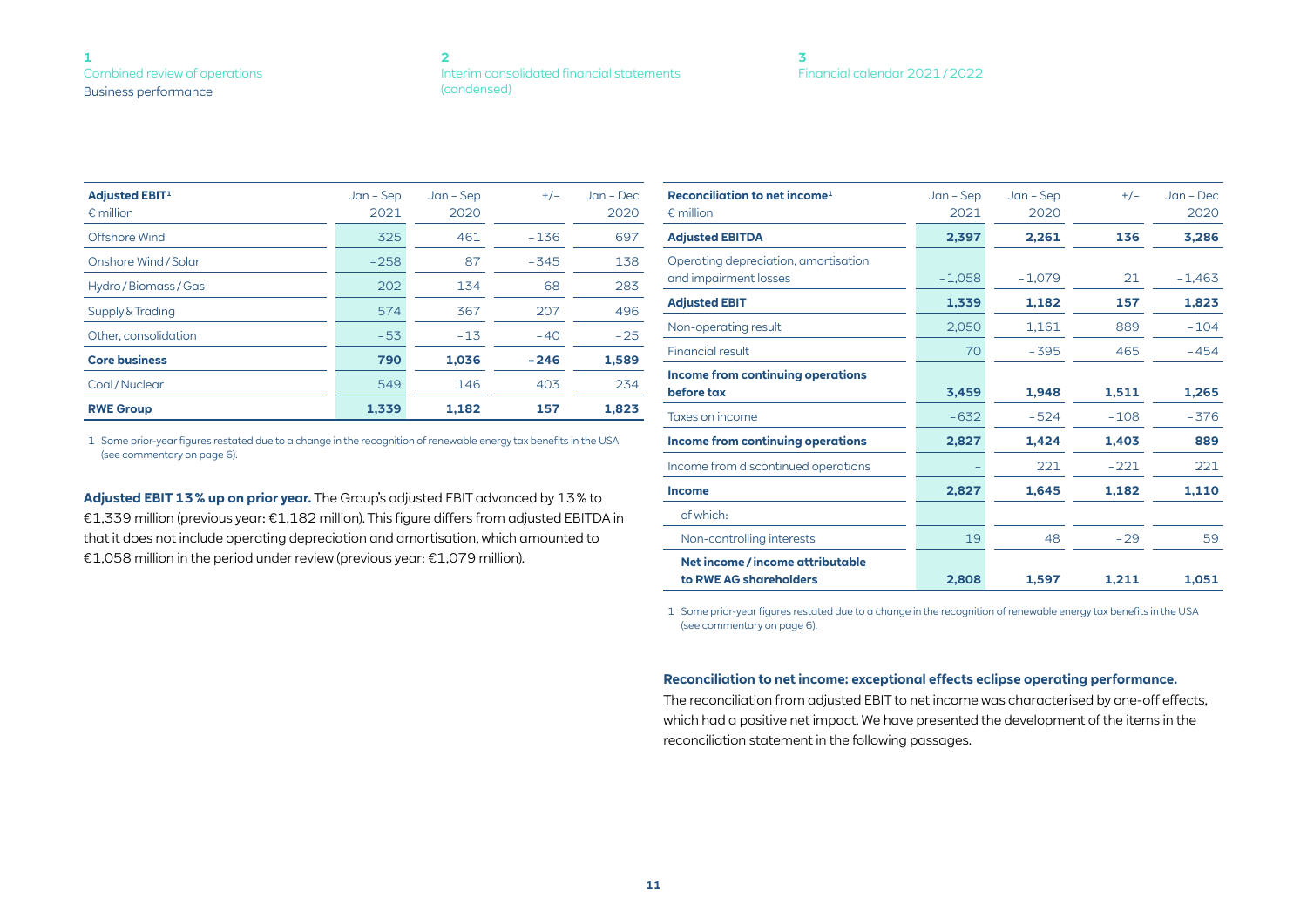#### **[2](#page-17-0)** [Interim consolidated financial statements](#page-17-0)  [\(condensed\)](#page-17-0)

#### **[3](#page-22-0)** [Financial calendar 2021 / 2022](#page-22-0)

| Non-operating result <sup>1</sup><br>$\epsilon$ million                | Jan – Sep<br>2021 | Jan – Sep<br>2020 | $+/-$            | $Jan - Dec$<br>2020 |
|------------------------------------------------------------------------|-------------------|-------------------|------------------|---------------------|
| Disposal result                                                        | 21                | 24                | $-3\overline{5}$ | 13                  |
| Effects on income from the valuation<br>of derivatives and inventories | 2.142             | 1.271             | 871              | 1.886               |
| Other                                                                  | $-113$            | $-134$            | 21               | $-2.003$            |
| <b>Non-operating result</b>                                            | 2.050             | 1.161             | 889              | $-104$              |

1 Some prior-year figures restated due to a change in the recognition of renewable energy tax benefits in the USA (see commentary on [page 6\)](#page-5-0).

The non-operating result, in which we recognise factors which are not related to operations or the period being reviewed, amounted to €2,050 million compared to €1,161 million in the same period last year. Its components developed as follows:

- Income from the disposal of investments and assets was immaterial, totalling €21 million. It primarily stemmed from the sale of small run-of-river power plants in France and Portugal ([see page 3](#page-2-0)).
- At €2,142 million, effects on income from the valuation of derivatives and inventories were much stronger than last year (€1,271 million). Such effects are temporary. They are mainly due to the fact that, pursuant to IFRS, financial instruments used to hedge price risks are accounted for at fair value at the corresponding balance-sheet date, whereas the hedged underlying transactions are only recognised as a profit or loss when they are realised.
- Income reported in the 'other' line item totalled  $-\epsilon$  113 million (previous year: – €134 million). This reflected the inclusion of the statutory compensation claim of €880 million granted to us by the government for the German nuclear phaseout in our figures and the recognition of an impairment loss of €780 million for the lignite business on which we provide more detailed information on page 40 of the interim report on the first half of 2021.

| <b>Financial result</b><br>$\epsilon$ million        | $Jan - Sep$<br>2021 | $Jan - Sep$<br>2020 | $+/-$          | $Jan - Dec$<br>2020 |
|------------------------------------------------------|---------------------|---------------------|----------------|---------------------|
| Interest income                                      | 238                 | 266                 | $-28$          | 283                 |
| of which: E.ON dividend                              | 186                 | 182                 | $\overline{4}$ | 182                 |
| Interest expenses                                    | $-244$              | $-231$              | $-13$          | $-296$              |
| <b>Net interest</b>                                  | -6                  | 35                  | $-41$          | $-13$               |
| Interest accretion to non-current provisions         | $-100$              | $-186$              | 86             | $-255$              |
| of which: interest accretion<br>to mining provisions | $-76$               | $-143$              | 67             | $-186$              |
| Other financial result                               | 176                 | $-244$              | 420            | $-186$              |
| <b>Financial result</b>                              | 70                  | -395                | 465            | $-454$              |

Our financial result improved by €465 million to €70 million. In detail, the following changes occurred:

- Net interest decreased by €41 million to – €6 million in part due to a rise in interest expenses in relation to currency hedges and higher costs incurred to pledge collateral in commodity trading. Net interest includes the dividend on our 15 % stake in E.ON, which amounted to €186 million (previous year: €182 million).
- The interest accretion to non-current provisions reduced income by €100 million. The charges in the first nine months of 2020 were higher (– €186 million) because we had lowered the discount rate used to calculate mining provisions and recognised the resulting increase in the present value of the obligations in part as an expense in the interest accretion. There was no material effect of this kind in the first three quarters of 2021.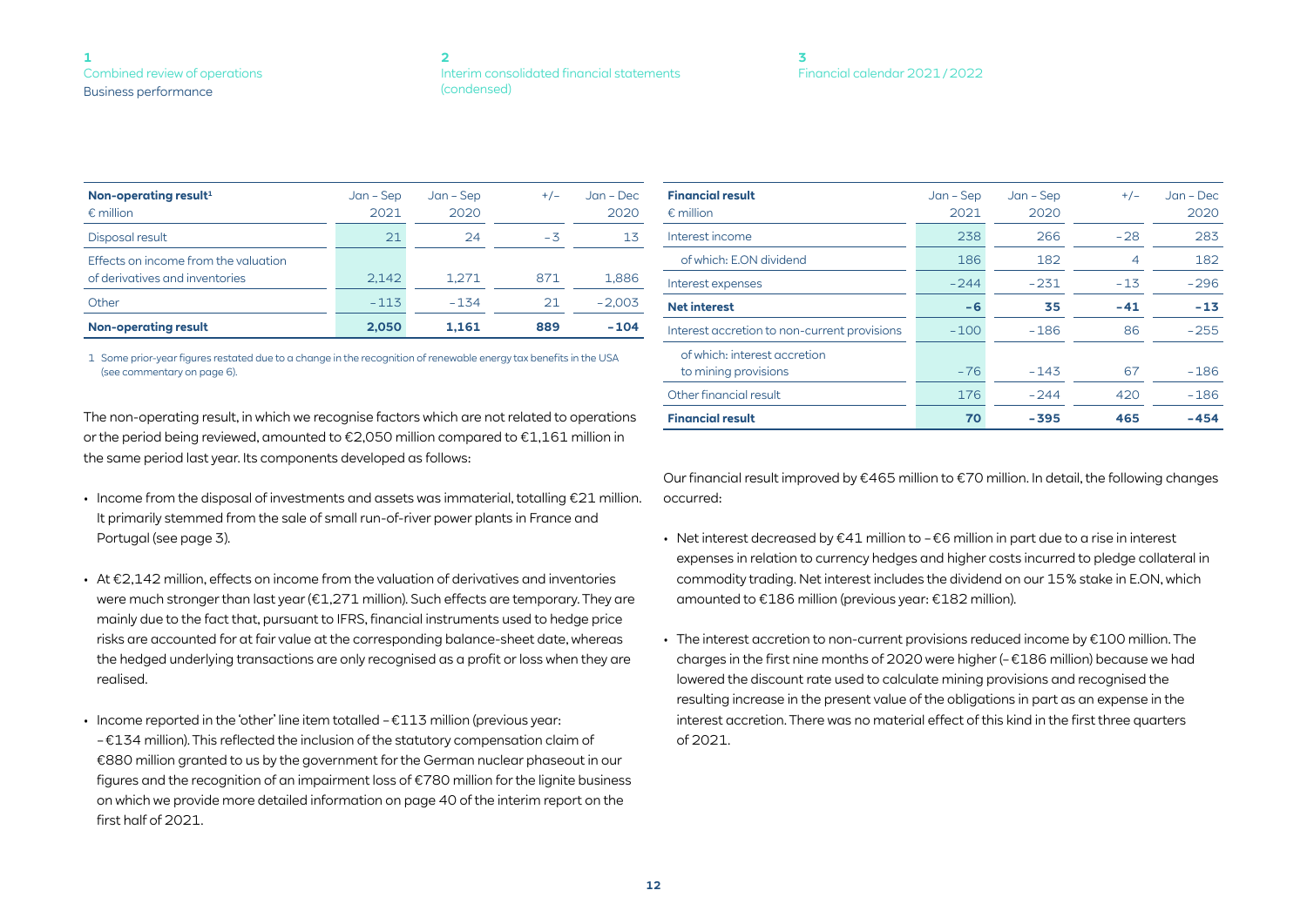#### **[2](#page-17-0)** [Interim consolidated financial statements](#page-17-0)  [\(condensed\)](#page-17-0)

#### **[3](#page-22-0)** [Financial calendar 2021 / 2022](#page-22-0)

• The 'other financial result' increased by €420 million to €176 million, mainly due to interest claims relating to a tax refund for earlier assessment periods. Moreover, last year's result was curtailed by a one-off effect: during the turmoil on the financial markets caused by the coronavirus pandemic, we suffered significant losses on investments in securities in March 2020.

Income from continuing operations before tax grew by  $\epsilon$ 1,511 million to  $\epsilon$ 3,459 million. Our effective tax rate dropped by 9 percentage points to 18 % predominantly due to the aforementioned tax refund for earlier years. A counteracting effect was felt from an increase in our deferred tax liabilities caused by the UK Parliament adopting a higher corporation tax rate with effect from 2023.

There was no income from discontinued operations in the current fiscal year. For the first nine months of last year, we disclosed an amount of €221 million, which came from our stake in Slovak energy utility VSE. The shareholding was sold to E.ON in August 2020.

Non-controlling interests in income decreased to €19 million (previous year: €48 million). The sale of our shareholding in VSE played a major role here as well: last year, the company's co-owners were allocated a profit of €34 million.

The RWE Group's net income totalled €2,808 million (previous year: €1,597 million). This corresponds to earnings per share of €4.15 (previous year: €2.56). The number of RWE shares outstanding, which is the basis for calculating this key figure, was 676.2 million. It rose by 61.5 million as a result of our capital increase in August 2020. In the first three quarters of last year, the average number of shares totalled 624.3 million.

| <b>Reconciliation to adjusted net income</b><br>January - September 2021<br>$\epsilon$ million | Original<br>figures | Adjustment | Adjusted<br>figures |
|------------------------------------------------------------------------------------------------|---------------------|------------|---------------------|
| <b>Adjusted EBIT</b>                                                                           | 1,339               |            | 1,339               |
| Non-operating result                                                                           | 2,050               | $-2,050$   |                     |
| <b>Financial result</b>                                                                        | 70                  | $-179$     | $-109$              |
| Taxes on income                                                                                | $-632$              | 447        | $-185$              |
| <b>Income</b>                                                                                  | 2,827               | -1,782     | 1,045               |
| of which:                                                                                      |                     |            |                     |
| Non-controlling interests                                                                      | 19                  |            | 19                  |
| Net income/income attributable                                                                 |                     |            |                     |
| to RWE AG shareholders                                                                         | 2,808               | $-1,782$   | 1.026               |

**Adjusted net income grows to €1,026 million.** Adjusted net income amounted to €1,026 million (previous year: €794 million). It is calculated by deducting the non-operating result as well as major special items in the financial result from net income according to IFRS. Instead of the actual tax rate, we applied a rate of 15 %, which is oriented towards the expected medium-term tax burden. The positive development of adjusted net income resulted in part from the good operating earnings. Another factor was the significant improvement of the adjusted financial result compared to last year's figure (– €231 million).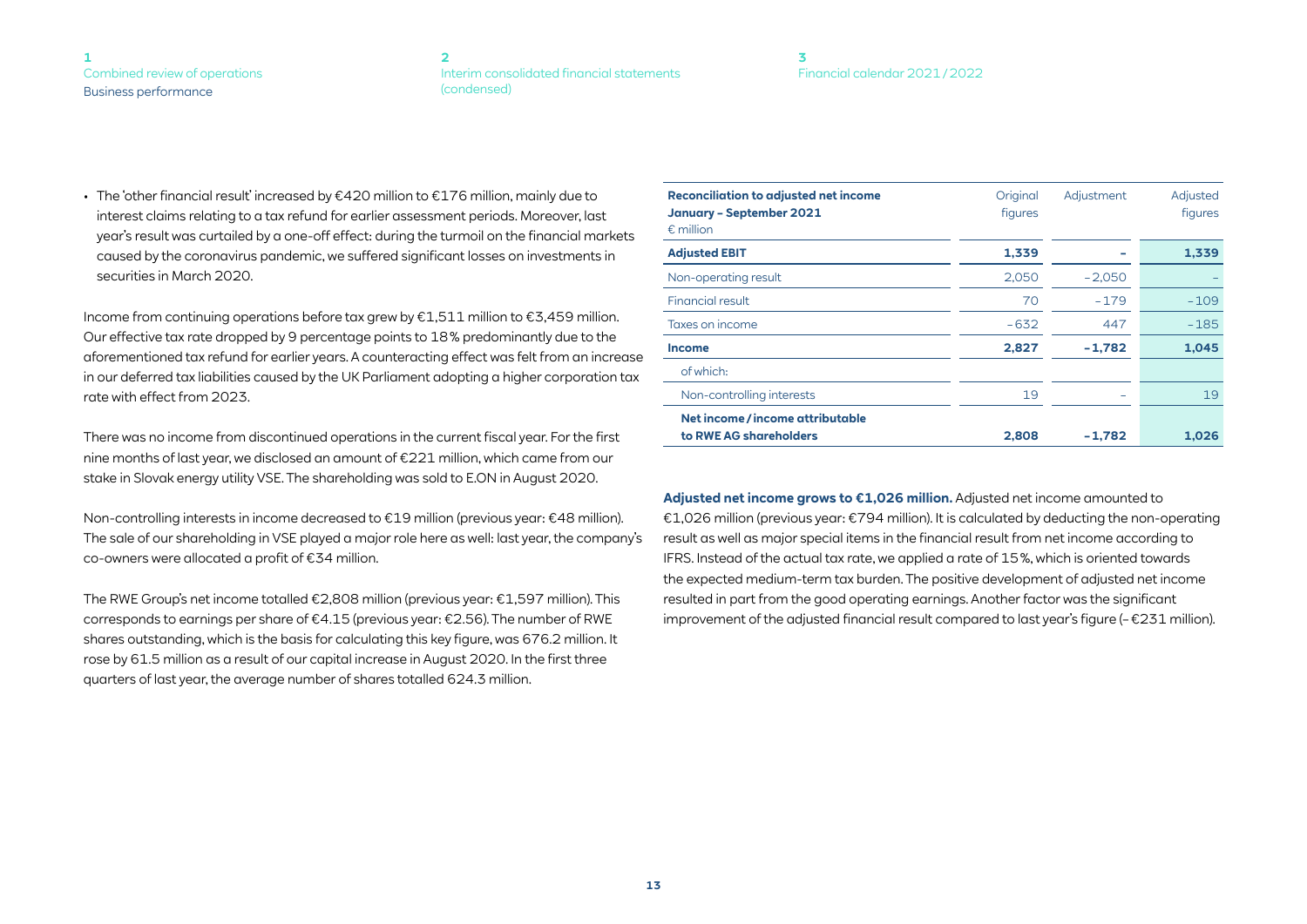| Interim consolidated financial statements |
|-------------------------------------------|
| (condensed)                               |

#### **[3](#page-22-0)** [Financial calendar 2021 / 2022](#page-22-0)

| Capital expenditure on property, plant<br>and equipment and on intangible assets <sup>1</sup><br>$\epsilon$ million | $Jan - Sep$<br>2021 | $Jan - Sep$<br>2020 | $+/-$ | $Jan - Dec$<br>2020 |
|---------------------------------------------------------------------------------------------------------------------|---------------------|---------------------|-------|---------------------|
| Offshore Wind                                                                                                       | 1,459               | 473                 | 986   | 756                 |
| Onshore Wind / Solar                                                                                                | 1.003               | 845                 | 158   | 1,154               |
| Hydro / Biomass / Gas                                                                                               | 137                 | 95                  | 42    | 153                 |
| Supply & Trading                                                                                                    | 29                  | 32                  | $-3$  | 43                  |
| Other, consolidation                                                                                                |                     | $-1$                | 1     |                     |
| <b>Core business</b>                                                                                                | 2,628               | 1,444               | 1,184 | 2,106               |
| Coal/Nuclear                                                                                                        | 135                 | 118                 | 17    | 183                 |
| <b>RWE Group</b>                                                                                                    | 2,763               | 1.562               | 1.201 | 2.285 <sup>2</sup>  |

1 Table only shows cash investments.

2 Including  $a - \epsilon$ 4 million consolidation effect between the core business and the Coal / Nuclear segment.

| Capital expenditure on financial assets $1$<br>$\epsilon$ million | $Jan - Sep$<br>2021 | $Jan - Sep$<br>2020 | $+/-$          | $Jan - Dec$<br>2020 |
|-------------------------------------------------------------------|---------------------|---------------------|----------------|---------------------|
| Offshore Wind                                                     | $-2$                | 34                  | $-36$          | 520                 |
| Onshore Wind / Solar                                              | 14                  | 24                  | $-10$          | 408                 |
| Hydro / Biomass / Gas                                             | 6                   | 115                 | $-109$         | 115                 |
| Supply & Trading                                                  | 19                  | 15                  | $\overline{4}$ | 18                  |
| Other, consolidation                                              |                     | $-90$               | 90             | 11                  |
| <b>Core business</b>                                              | 37                  | 98                  | $-61$          | 1,072               |
| Coal/Nuclear                                                      |                     | $\overline{2}$      | $-2$           |                     |
| <b>RWE Group</b>                                                  | 37                  | 100                 | $-63$          | 1.073               |

1 Table only shows cash investments.

**Capital expenditure much higher than in 2020.** The RWE Group invested €2,800 million in the period under review (previous year: €1,662 million). A total of 88 % of this capital spending was dedicated to the Offshore Wind and Onshore Wind / Solar segments. We spent €2,763 million on property, plant and equipment as well as intangible assets, 77 % more than in the same period last year (€1,562 million). The single-largest capex project was the construction of the Triton Knoll wind farm in the UK North Sea with a capacity of 857 MW, which will start operating commercially in 2022. Substantial funds also went into the new offshore wind farms Kaskasi near Heligoland (342 MW) and Sofia off the east coast of England (1,400 MW), which are scheduled to be completed by 2022 and 2026, respectively. In addition, in February 2021, we secured the rights to develop new offshore wind areas in the UK North Sea, for which we had to make an advance payment to the relevant administrative authority (see page 8 of the interim report on the first half of 2021). Our capital expenditure on financial assets totalled  $\epsilon$ 37 million and was thus of minor significance (previous year: €100 million).

**Operating cash flow improved substantially.** At €3,421 million, our cash flows from operating activities were much higher than last year's reference figure (€1,768 million). This development was driven by a recent steep rise in the price of electricity, fuel and  $CO<sub>2</sub>$  certificates. RWE typically concludes a large volume of forward transactions with these commodities in order to reduce earnings risks. We have to pay an initial margin for exchange-traded derivatives. On top of that, we receive or pay variation margins during the contractual period, depending on how the market values of the derivatives change. However, collateral must be pledged for over-the-counter derivative transactions. In the period being reviewed, we received substantial variation margins, which are recognised in our operating cash flow. This was contrasted by significant cash outflows for initial margins and collateral, which have been considered in cash flows from financing activities.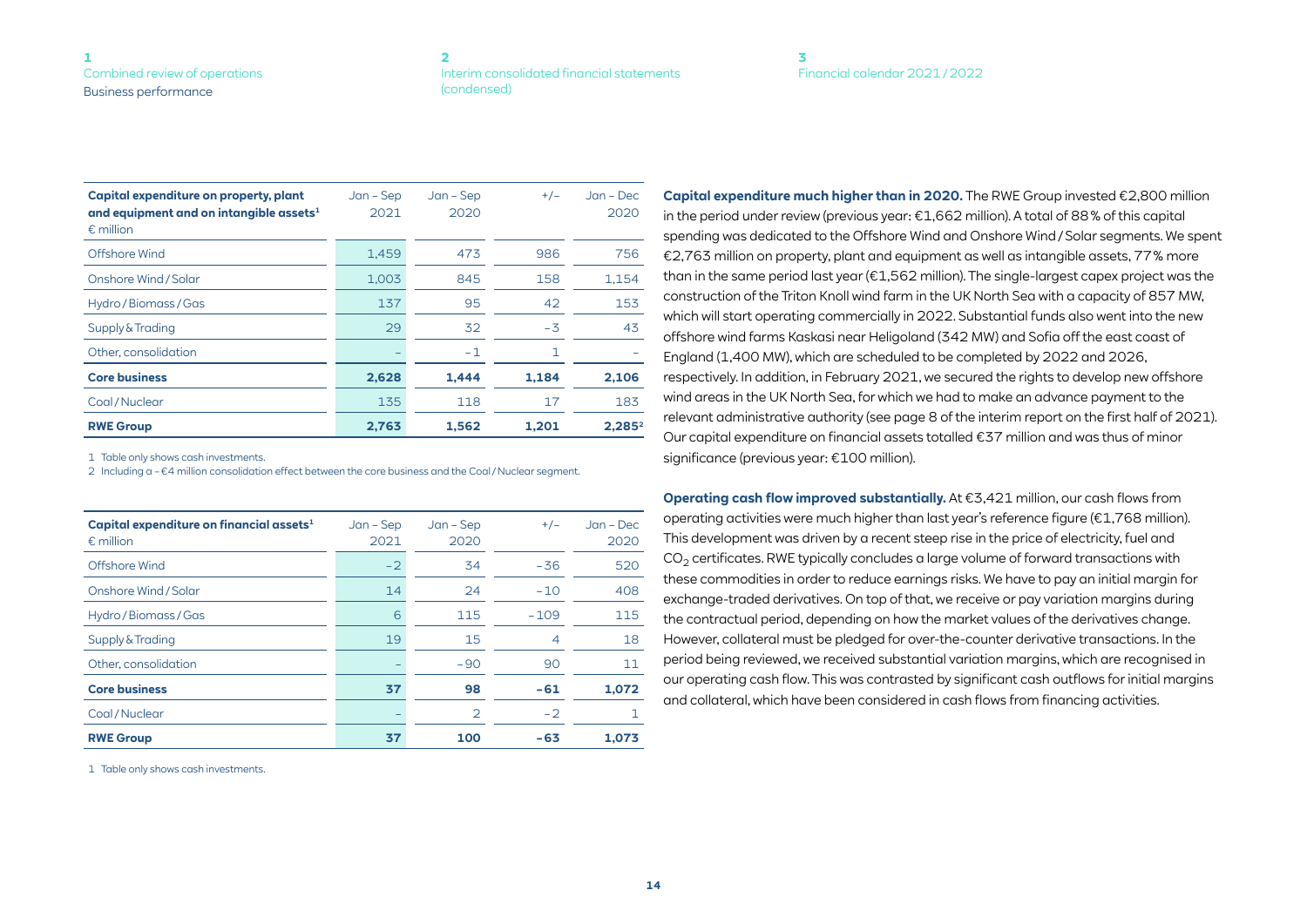#### **[2](#page-17-0)** [Interim consolidated financial statements](#page-17-0)  [\(condensed\)](#page-17-0)

#### **[3](#page-22-0)** [Financial calendar 2021 / 2022](#page-22-0)

| Cash flow statement <sup>1</sup><br>$\epsilon$ million                                                     | $Jan - Sep$<br>2021 | $Jan - Sep$<br>2020 | $+/-$    | $Jan - Dec$<br>2020 |
|------------------------------------------------------------------------------------------------------------|---------------------|---------------------|----------|---------------------|
| Funds from operations                                                                                      | 6,532               | 1.823               | 4.709    | 4,108               |
| Change in working capital                                                                                  | $-3,111$            | $-55$               | $-3.056$ | 17                  |
| <b>Cash flows from operating activities</b><br>of continuing operations                                    | 3,421               | 1,768               | 1,653    | 4,125               |
| <b>Cash flows from investing activities</b><br>of continuing operations                                    | $-2,446$            | $-1,962$            | $-484$   | $-4,278$            |
| <b>Cash flows from financing activities</b><br>of continuing operations                                    | $-2,201$            | 1,119               | $-3,320$ | 1,769               |
| Effects of changes in foreign exchange<br>rates and other changes in value on cash<br>and cash equivalents | 45                  | $-23$               | 68       | $-34$               |
| Total net changes in cash and<br>cash equivalents                                                          | $-1,181^2$          | 902                 | $-2,083$ | 1.582               |
| Cash flows from operating activities<br>of continuing operations                                           | 3.421               | 1.768               | 1,653    | 4.125               |
| Minus capital expenditure                                                                                  | $-2,800$            | $-1,662$            | $-1,138$ | $-3,358$            |
| Plus proceeds from divestitures/<br>asset disposals                                                        | 592                 | 321                 | 271      | 365                 |
| <b>Free cash flow</b>                                                                                      | 1.213               | 427                 | 786      | 1,132               |

1 All items solely relate to continuing operations; some prior-year figures restated due to a change in the recognition of renewable energy tax benefits in the USA (see commentary on [page 6\)](#page-5-0).

2 Including €17 million in cash and cash equivalents attributable to an asset group that is held for sale and is thus not considered in net debt.

Investing activities of our continuing operations resulted in cash outflows of €2,446 million (previous year: €1,962 million). This was primarily attributable to our capital expenditure on property, plant and equipment as well as on financial assets. Furthermore, we made an extraordinary addition to plan assets used to meet pension obligations of €1,091 million. This was contrasted by proceeds from the sale of marketable securities. Additional cash inflows came from the disposal of stakes in the US wind farms Stella, Cranell, East Raymond and West Raymond as well as of small run-of-river power stations in France and Portugal.

Financing activities of continuing operations led to a cash outflow of  $\epsilon$ 2,201 million (previous year: €1,119 million). As mentioned earlier, we had to provide security by way of initial margins and collateral in the period under review. In addition, we paid €575 million and €119 million in dividends to shareholders of RWE AG and minority shareholders. This was contrasted by bank loans taken out and commercial paper issued. Furthermore, we placed a €500 million green bond in June.

Due to the presented cash flows from operating, investing and financing activities, our cash and cash equivalents dropped by €1,181 million.

Deducting capital expenditure from cash flows from operating activities and adding to it proceeds from divestitures and asset disposals results in free cash flow. At €1,213 million, this figure was far above last year's level (€427 million).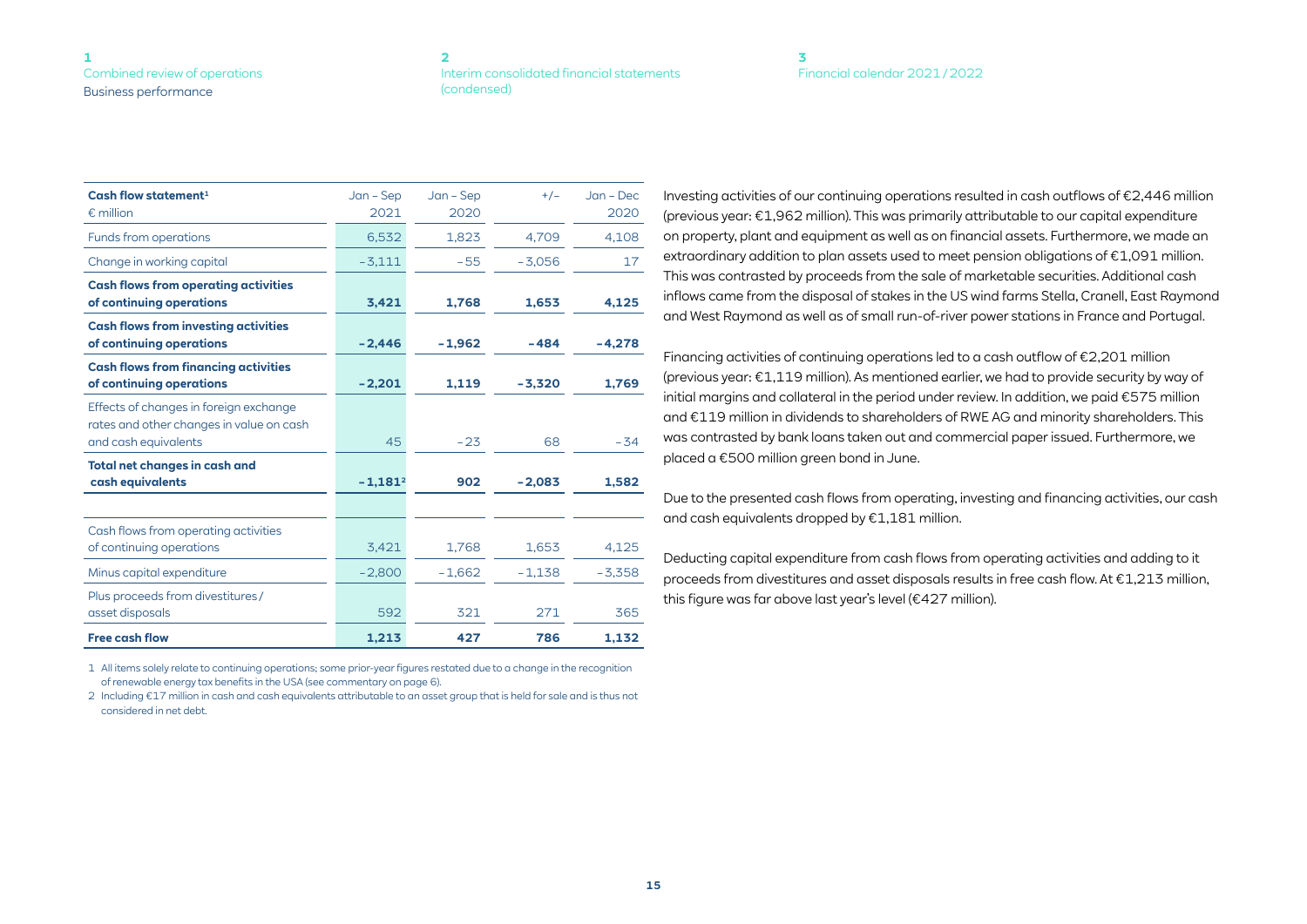| Interim consolidated financial statements |
|-------------------------------------------|
| (condensed)                               |

#### **[3](#page-22-0)** [Financial calendar 2021 / 2022](#page-22-0)

| <b>Net debt</b><br>$\epsilon$ million                                   | 30 Sep 2021 | 31 Dec 2020 | $+/-$    |
|-------------------------------------------------------------------------|-------------|-------------|----------|
| Cash and cash equivalents                                               | 3,576       | 4.774       | $-1,198$ |
| Marketable securities <sup>1</sup>                                      | 3,799       | 4,517       | $-718$   |
| Other financial assets                                                  | 10,453      | 2,507       | 7,946    |
| <b>Financial assets</b>                                                 | 17,828      | 11,798      | 6,030    |
| Bonds, other notes payable, bank debt,<br>commercial paper              | 4,300       | 2,160       | 2,140    |
| Hedging of bond currency risk                                           | 15          | 31          | $-16$    |
| Other financial liabilities                                             | 7,621       | 3,038       | 4,583    |
| <b>Financial liabilities</b>                                            | 11,936      | 5,229       | 6,707    |
| Minus 50% of the hybrid capital recognised as debt                      | $-283$      | $-278$      | $-5$     |
| <b>Net financial assets</b><br>(including correction of hybrid capital) | 6,175       | 6,847       | $-672$   |
| Provisions for pensions and similar obligations                         | 2,131       | 3,864       | $-1,733$ |
| Surplus of plan assets over benefit obligations                         | $-348$      | $-172$      | $-176$   |
| Provisions for nuclear waste management                                 | 6,119       | 6,451       | $-332$   |
| Provisions for dismantling wind farms                                   | 1,139       | 1,136       | 3        |
| <b>Net debt</b>                                                         | 2,866       | 4,432       | $-1,566$ |

1 Excludes our 15 % stake in E.ON because our mining provisions and the assets covering them are disregarded when calculating net debt.

**Significant drop in net debt.** As of 30 September 2021, our net debt totalled €2,866 million. This was €1,566 million less than the amount on our books at the close of last year. The high level of free cash flow was the main reason. Another debt-reducing effect came from a market-driven increase in the discount rates we use to calculate the present value of pension obligations because it resulted in a decline in provisions for pensions. The extraordinary funding of the plan assets we use to meet pension obligations did not affect net debt because this caused our provisions for pensions and our financial assets to decrease to the same extent. Conversely, profit distributions of €694 million had a debtincreasing effect.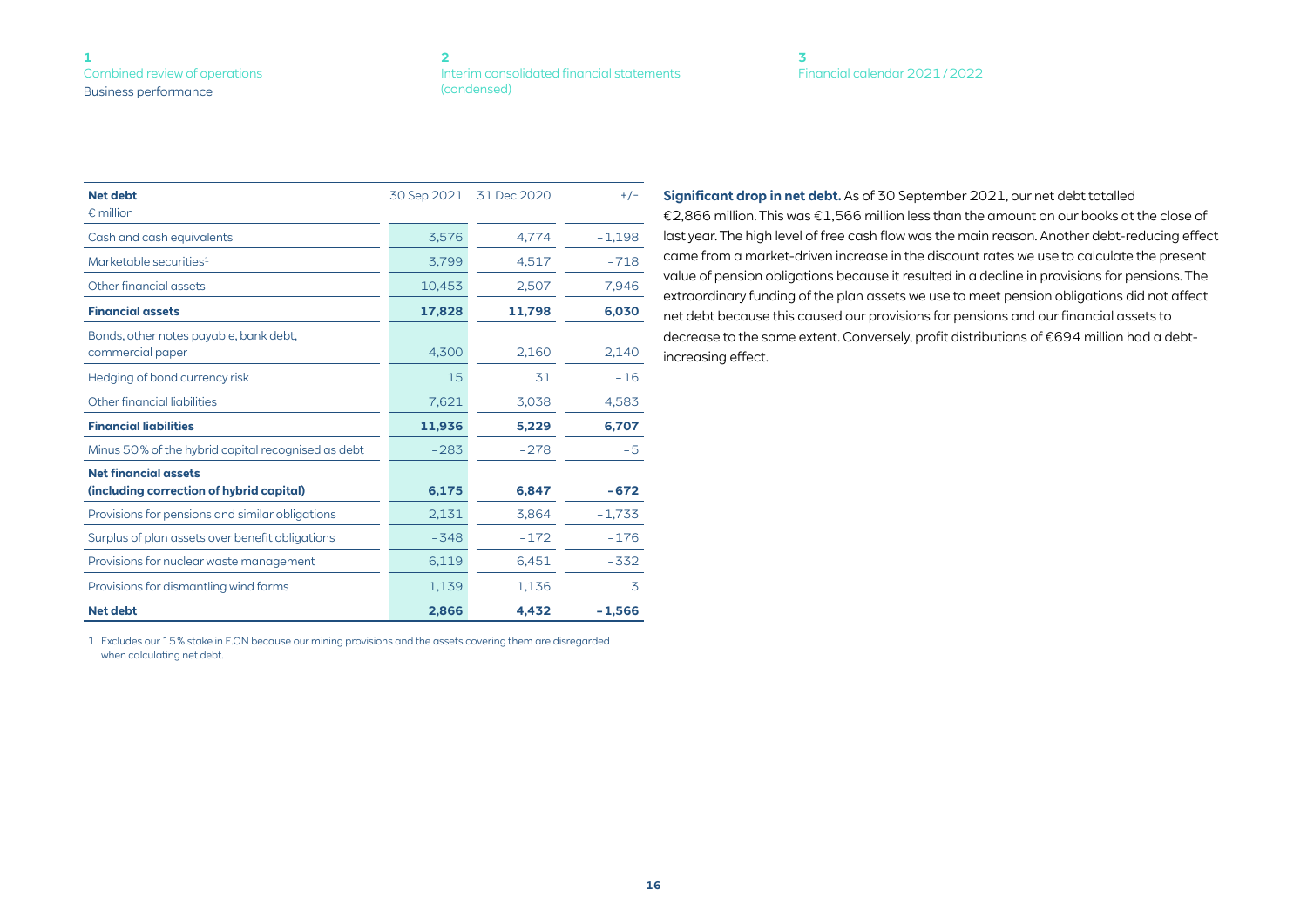#### **[2](#page-17-0)** [Interim consolidated financial statements](#page-17-0)  [\(condensed\)](#page-17-0)

#### **[3](#page-22-0)** [Financial calendar 2021 / 2022](#page-22-0)

## <span id="page-16-0"></span>Outlook for 2021

| <b>Forecast</b><br>$\epsilon$ million | $2020$ actual <sup>1</sup> | Current outlook         |
|---------------------------------------|----------------------------|-------------------------|
| <b>Adjusted EBITDA</b>                | 3,286                      | $3,000 - 3,400$         |
| of which:                             |                            |                         |
| Core business                         | 2,727                      | $2,150 - 2,550$         |
| of which:                             |                            |                         |
| Offshore Wind                         | 1,069                      | $1,050 - 1,250$         |
| Onshore Wind / Solar                  | 523                        | $50 - 250$              |
| Hydro / Biomass / Gas                 | 621                        | $500 - 600$             |
| Supply & Trading                      | 539                        | Significantly above 350 |
| Coal/Nuclear                          | 559                        | $800 - 900$             |
| <b>Adjusted EBIT</b>                  | 1,823                      | $1,500 - 1,900$         |
| Adjusted net income                   | 1,257                      | $1,050 - 1,400$         |

1 Some figures restated due to a change in the recognition of renewable energy tax benefits in the USA (see commentary on [page 6\)](#page-5-0).

**RWE confirms earnings forecast.** Our outlook on earnings for the current fiscal year is identical to the one we published in mid-August on page 25 of the interim report on the first half of 2021. Therefore, we still expect to outperform our March forecast (see pages 67 et seq. of the 2020 Annual Report). We anticipate that the Group will post adjusted EBITDA of between €3,000 million and €3,400 million, with €2,150 million to €2,550 million coming from the core business. Our earnings forecast is summarised in the table above.

**Capital expenditure on property, plant and equipment up on 2020.** We also uphold our forecast in relation to capital spending. Capital expenditure on property, plant and equipment and intangible assets will be much higher than in 2020 (€2,285 million). Focal points of investment are wind and solar projects in the USA and Europe. We plan to invest €200 million to €300 million outside the core business in the Coal / Nuclear segment. This expenditure has primarily been earmarked to maintain our power plants and opencast mines.

**Leverage factor: RWE will remain below 3.0 cap.** An important indicator of our financial strength is the ratio of net debt to the adjusted EBITDA of our core business, also referred to as the leverage factor. We set the upper limit for this key figure at 3.0, which we also expect to comply with in 2021.

**Dividend target: €0.90 per share.** The Executive Board of RWE AG aims to pay a dividend of €0.90 per share for fiscal 2021. This represents an increase of €0.05 relative to the dividend for 2020, reflecting the bright earnings prospects of our core business.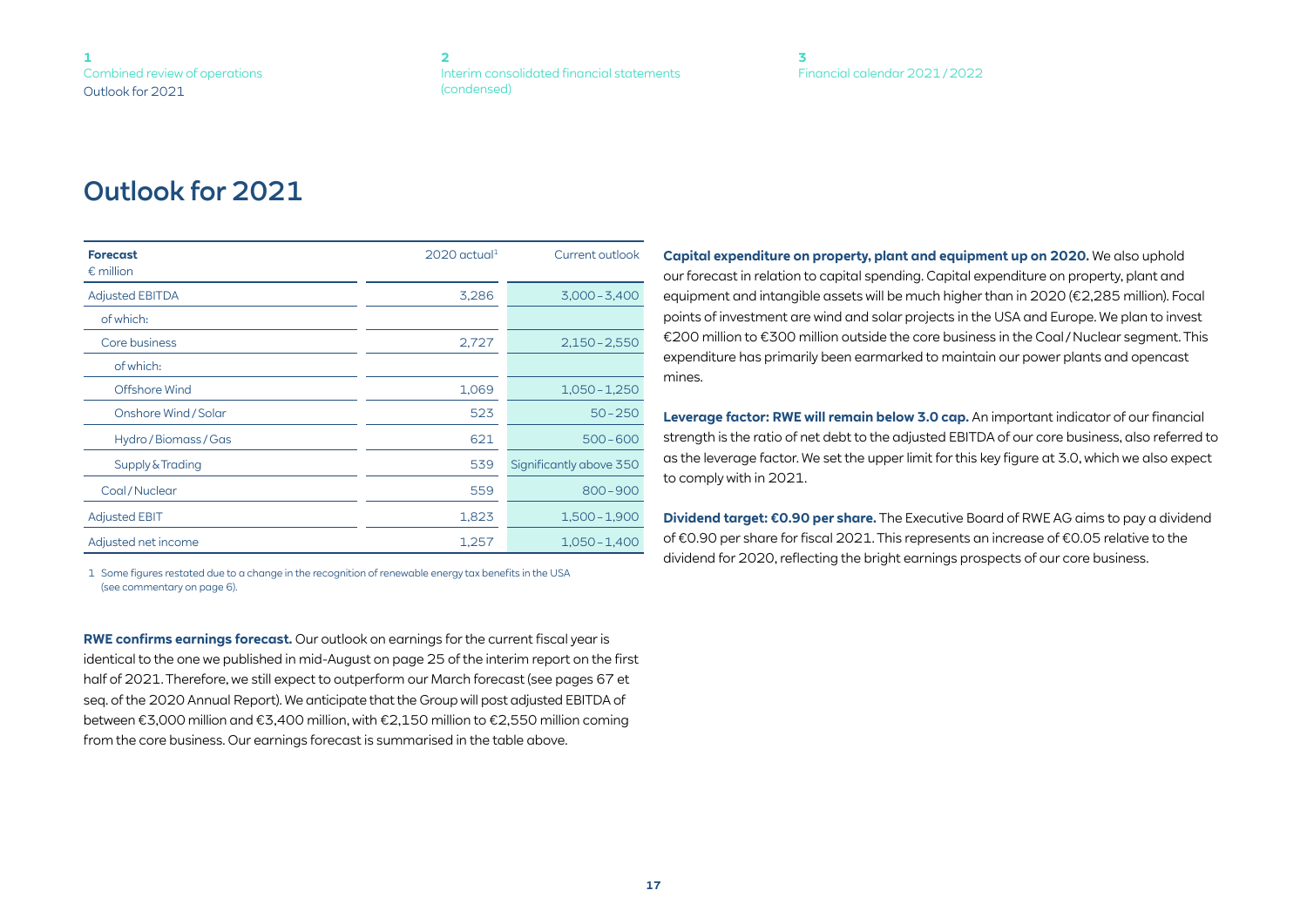**2** Interim consolidated financial statements (condensed) Income statement

**[3](#page-22-0)** [Financial calendar 2021 / 2022](#page-22-0)

# <span id="page-17-0"></span>Interim consolidated financial statements (condensed)

### Income statement

| $\epsilon$ million                                                | Jul - Sep 2021 | Jul - Sep $20201$ | Jan - Sep 2021 | Jan - Sep 2020 <sup>1</sup> |
|-------------------------------------------------------------------|----------------|-------------------|----------------|-----------------------------|
| Revenue (including natural gas tax / electricity tax)             | 4,855          | 2,963             | 13,430         | 9,542                       |
| Natural gas tax/electricity tax                                   | $-50$          | $-46$             | $-177$         | $-150$                      |
| Revenue <sup>2</sup>                                              | 4,805          | 2,917             | 13,253         | 9,392                       |
| Cost of materials                                                 | $-3,909$       | $-1,615$          | $-10,239$      | $-5,262$                    |
| Staff costs                                                       | $-656$         | $-517$            | $-1,872$       | $-1,647$                    |
| Depreciation, amortisation and impairment losses                  | $-362$         | $-388$            | $-1,872$       | $-1,122$                    |
| Other operating result                                            | 2,114          | 92                | 3,767          | 712                         |
| Income from investments accounted for using the equity method     | 60             | 76                | 200            | 256                         |
| Other income from investments                                     | $-36$          | 3                 | 152            | 14                          |
| <b>Financial income</b>                                           | 167            | 622               | 1,314          | 1,584                       |
| Finance costs                                                     | $-246$         | $-713$            | $-1,244$       | $-1,979$                    |
| Income from continuing operations before tax                      | 1,937          | 477               | 3,459          | 1,948                       |
| Taxes on income                                                   | $-529$         | $-53$             | $-632$         | $-524$                      |
| <b>Income from continuing operations</b>                          | 1,408          | 424               | 2,827          | 1,424                       |
| Income from discontinued operations                               |                | 171               |                | 221                         |
| <b>Income</b>                                                     | 1,408          | 595               | 2,827          | 1,645                       |
| of which: non-controlling interests                               | 32             | 11                | 19             | 48                          |
| of which: net income / income attributable to RWE AG shareholders | 1,376          | 584               | 2,808          | 1,597                       |
| Basic and diluted earnings per share in $\epsilon$                | 2.03           | 0.91              | 4.15           | 2.56                        |
| of which: from continuing operations in €                         | 2.03           | 0.65              | 4.15           | 2.26                        |
| of which: from discontinued operations in €                       |                | 0.26              |                | 0.30                        |

1 Some prior-year figures restated due to a retroactive change in the recognition of renewable energy tax benefits in the USA (see commentary on [page 6](#page-5-0)).

2 A presentation of revenue by product and segment can be found on [pages 8](#page-7-0) et seq.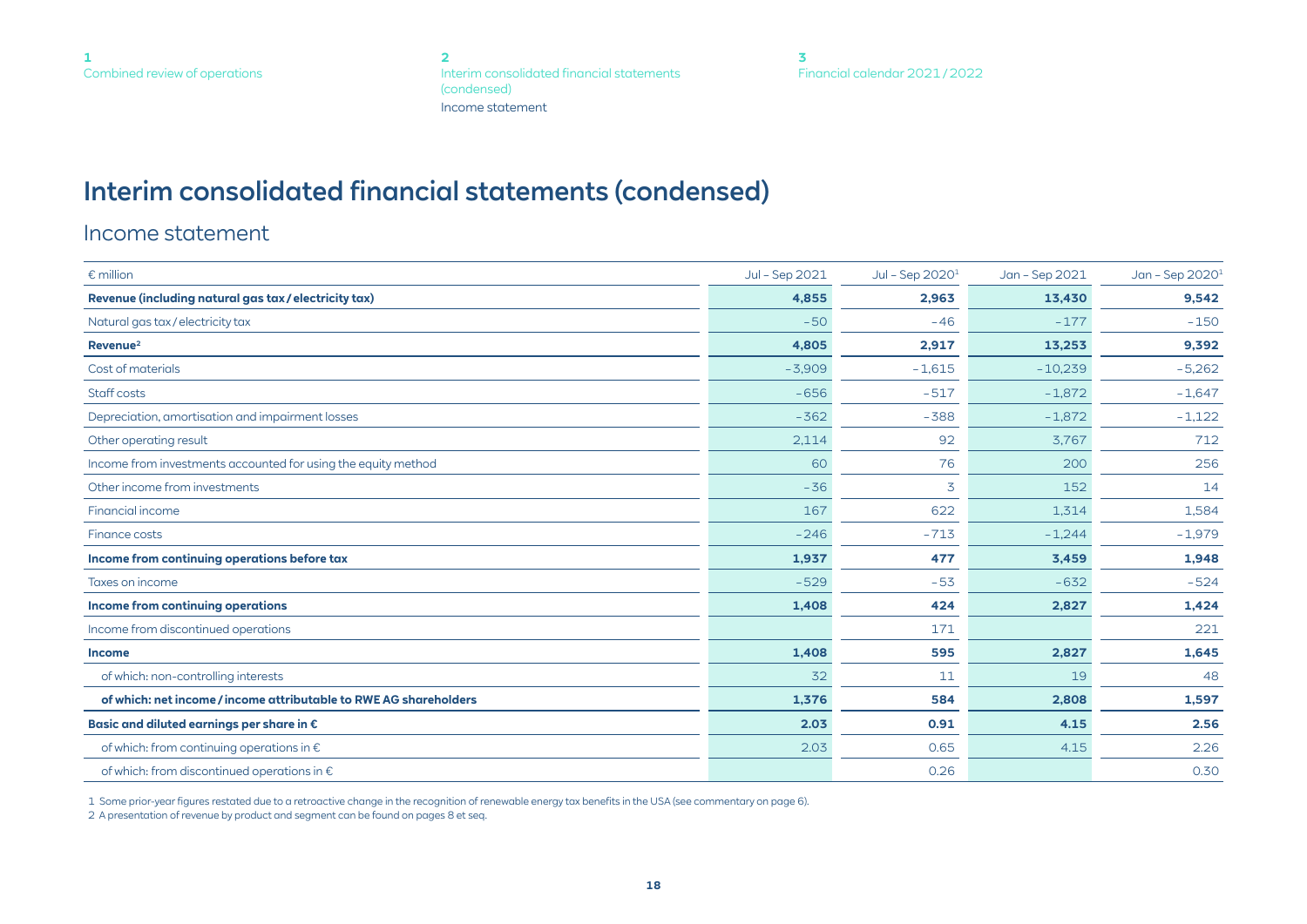**[2](#page-17-0)** [Interim consolidated financial statements](#page-17-0)  [\(condensed\)](#page-17-0) Statement of comprehensive income

**[3](#page-22-0)** [Financial calendar 2021 / 2022](#page-22-0)

## <span id="page-18-0"></span>Statement of comprehensive income

| Amounts after tax $- \epsilon$ million                                                            | Jul - Sep 2021 | Jul - Sep $20201$ | Jan - Sep 2021 | Jan - Sep 2020 <sup>1</sup> |
|---------------------------------------------------------------------------------------------------|----------------|-------------------|----------------|-----------------------------|
| <b>Income</b>                                                                                     | 1,408          | 595               | 2,827          | 1,645                       |
| Actuarial gains and losses of defined benefit pension plans and similar obligations               | 22             | $-479$            | 827            | $-376$                      |
| Income and expenses of investments accounted for using the equity method (pro rata)               |                | $-1$              | $-2$           | $-27$                       |
| Fair valuation of equity instruments                                                              | 309            | $-91$             | 609            | 21                          |
| Income and expenses recognised in equity, not to be reclassified through profit or loss           | 331            | $-571$            | 1,434          | $-382$                      |
| Currency translation adjustment                                                                   | $-15$          | 84                | 86             | $-439$                      |
| Fair valuation of debt instruments                                                                | $-5$           | 10                | $-17$          | $\overline{7}$              |
| Fair valuation of financial instruments used for hedging purposes                                 | $-6,226$       | $-424$            | $-5,142$       | $-146$                      |
| Income and expenses of investments accounted for using the equity method (pro rata)               |                |                   | 13             | $-2$                        |
| Income and expenses recognised in equity, to be reclassified through profit or loss in the future | $-6,244$       | $-330$            | $-5,060$       | $-580$                      |
| Other comprehensive income                                                                        | $-5,913$       | $-901$            | $-3,626$       | $-962$                      |
| <b>Total comprehensive income</b>                                                                 | $-4,505$       | $-306$            | $-799$         | 683                         |
| of which: attributable to RWE AG shareholders                                                     | $-4,540$       | $-317$            | $-883$         | 671                         |
| of which: attributable to non-controlling interests                                               | 35             | 11                | 84             | 12                          |

1 Some prior-year figures restated due to a retroactive change in the recognition of renewable energy tax benefits in the USA (see commentary on [page 6](#page-5-0)).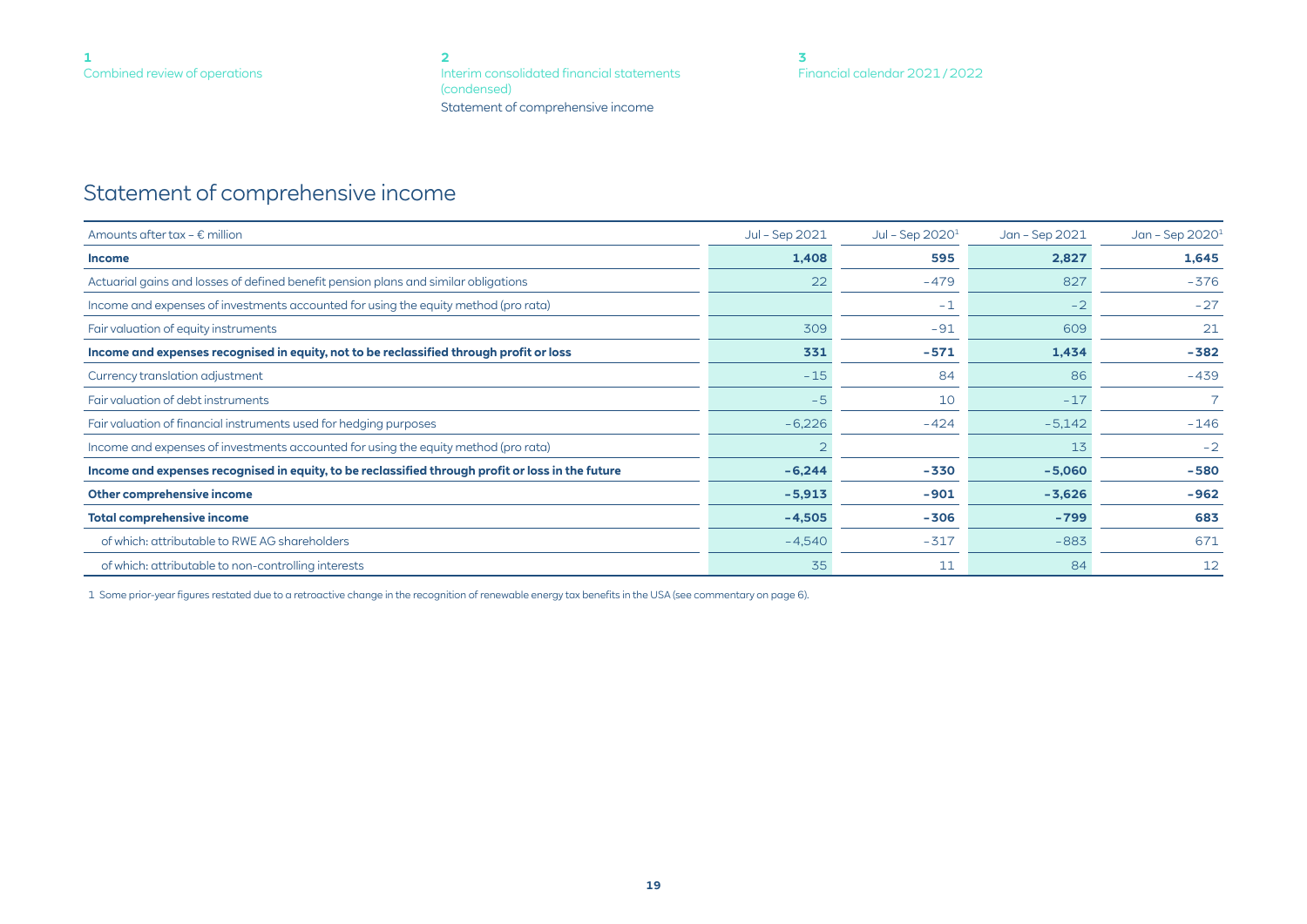**[2](#page-17-0)** [Interim consolidated financial statements](#page-17-0)  [\(condensed\)](#page-17-0) Balance sheet

**[3](#page-22-0)** [Financial calendar 2021 / 2022](#page-22-0)

## <span id="page-19-0"></span>Balance sheet

| <b>Assets</b>                                     | 30 Sep 2021 | 31 Dec 2020 <sup>1</sup> | 1 Jan 2020 <sup>2</sup> |
|---------------------------------------------------|-------------|--------------------------|-------------------------|
| $\epsilon$ million                                |             |                          |                         |
| <b>Non-current assets</b>                         |             |                          |                         |
| Intangible assets                                 | 5,840       | 4,899                    | 4,777                   |
| Property, plant and equipment                     | 19,832      | 17,902                   | 19,016                  |
| Investments accounted for using the equity method | 2,881       | 3,276                    | 3,252                   |
| Other non-current financial assets                | 4,964       | 4,237                    | 4,337                   |
| Receivables and other assets                      | 3,968       | 3,707                    | 3,668                   |
| Deferred taxes                                    | 702         | 397                      | 680                     |
|                                                   | 38,187      | 34,418                   | 35,730                  |
| <b>Current assets</b>                             |             |                          |                         |
| Inventories                                       | 5,564       | 1,632                    | 1,585                   |
| Trade accounts receivable                         | 4,485       | 3,007                    | 3,621                   |
| Receivables and other assets                      | 89,878      | 12,531                   | 15,310                  |
| Marketable securities                             | 3,506       | 4,219                    | 3,258                   |
| Cash and cash equivalents                         | 3,576       | 4,774                    | 3,192                   |
| Assets held for sale                              | 427         | 1,061                    | 1,274                   |
|                                                   | 107,436     | 27,224                   | 28,240                  |
|                                                   | 145,623     | 61,642                   | 63,970                  |

1 Some prior-year figures restated due to a retroactive change in the recognition of renewable energy tax benefits in the USA (see commentary on [page 6](#page-5-0)) and retroactive adjustments to the first-time consolidation of operat acquired from Nordex in 2020; information on the transaction with Nordex is presented on pages 43 and 110 of the 2020 Annual Report.

2 Some prior-year figures restated due to a retroactive change in the recognition of renewable energy tax benefits in the USA (see commentary on [page 6](#page-5-0)) and retroactive adjustments to the first-time consolidation of the ac operations (see commentary on pages 108 et seq. of the 2020 Annual Report).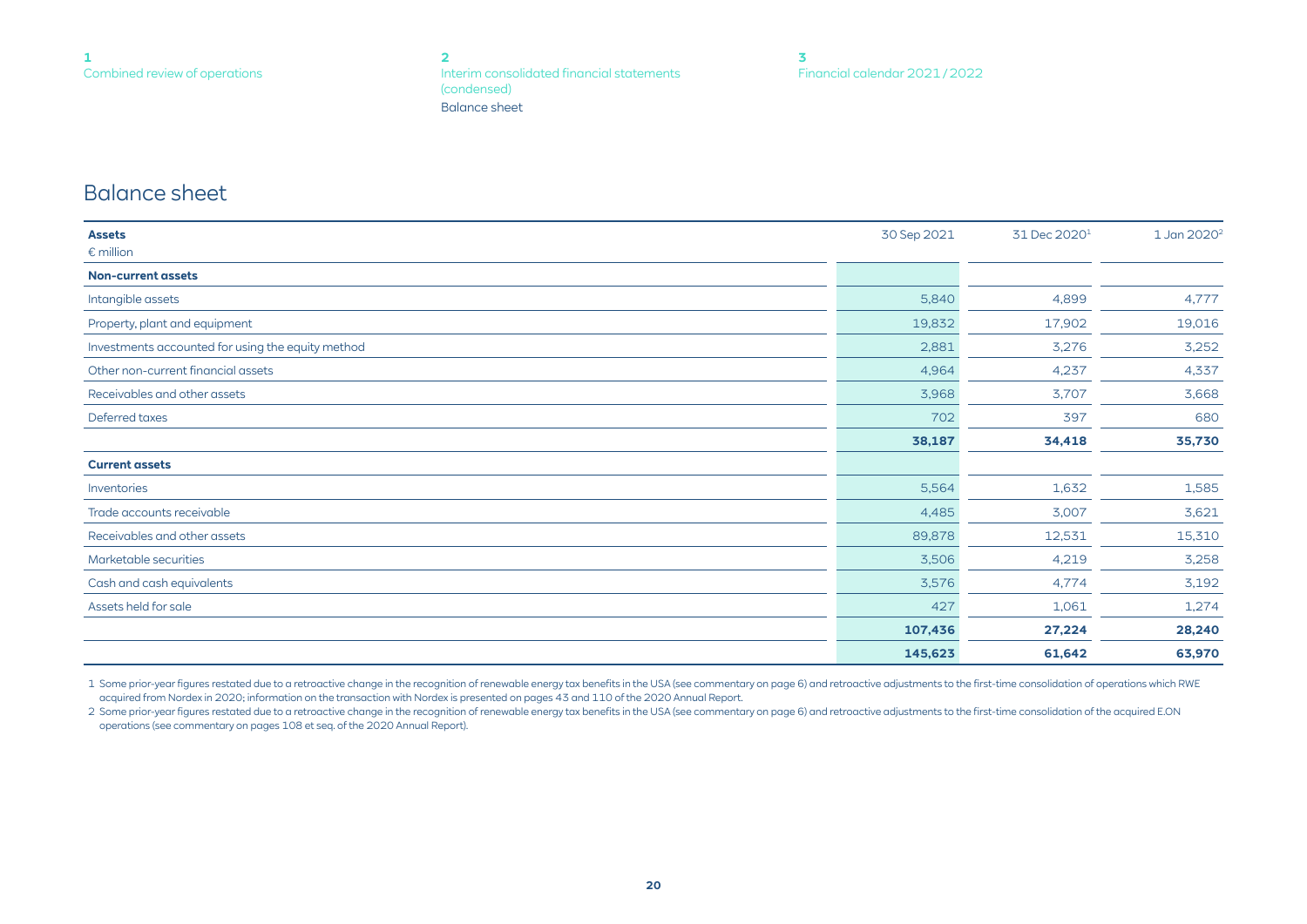**[2](#page-17-0)** [Interim consolidated financial statements](#page-17-0)  [\(condensed\)](#page-17-0) Balance sheet

**[3](#page-22-0)** [Financial calendar 2021 / 2022](#page-22-0)

| <b>Equity and liabilities</b>  | 30 Sep 2021 | 31 Dec 2020 <sup>1</sup> | 1 Jan 2020 <sup>2</sup> |
|--------------------------------|-------------|--------------------------|-------------------------|
| $\epsilon$ million             |             |                          |                         |
| <b>Equity</b>                  |             |                          |                         |
| RWE AG shareholders' interest  | 14,836      | 16,916                   | 16,617                  |
| Non-controlling interests      | 1,822       | 790                      | 502                     |
|                                | 16,658      | 17,706                   | 17,119                  |
| <b>Non-current liabilities</b> |             |                          |                         |
| Provisions                     | 17,087      | 19,470                   | 18,937                  |
| <b>Financial liabilities</b>   | 5,214       | 3,951                    | 3,924                   |
| Other liabilities              | 2,279       | 2,152                    | 2,144                   |
| Deferred taxes                 | 1,249       | 1,862                    | 2,197                   |
|                                | 25,829      | 27,435                   | 27,202                  |
| <b>Current liabilities</b>     |             |                          |                         |
| Provisions                     | 3,531       | 3,004                    | 2,638                   |
| <b>Financial liabilities</b>   | 6,707       | 1,247                    | 1,689                   |
| Trade accounts payable         | 3,698       | 2,387                    | 2,987                   |
| Other liabilities              | 89,108      | 9,282                    | 11,825                  |
| Liabilities held for sale      | 92          | 581                      | 510                     |
|                                | 103,136     | 16,501                   | 19,649                  |
|                                | 145,623     | 61,642                   | 63,970                  |

1 Some prior-year figures restated due to a retroactive change in the recognition of renewable energy tax benefits in the USA (see commentary on [page 6](#page-5-0)) and retroactive adjustments to the first-time consolidation of operat acquired from Nordex in 2020; information on the transaction with Nordex is presented on pages 43 and 110 of the 2020 Annual Report.

2 Some prior-year figures restated due to a retroactive change in the recognition of renewable energy tax benefits in the USA (see commentary on [page 6](#page-5-0)) and retroactive adjustments to the first-time consolidation of the ac operations (see commentary on pages 108 et seq. of the 2020 Annual Report).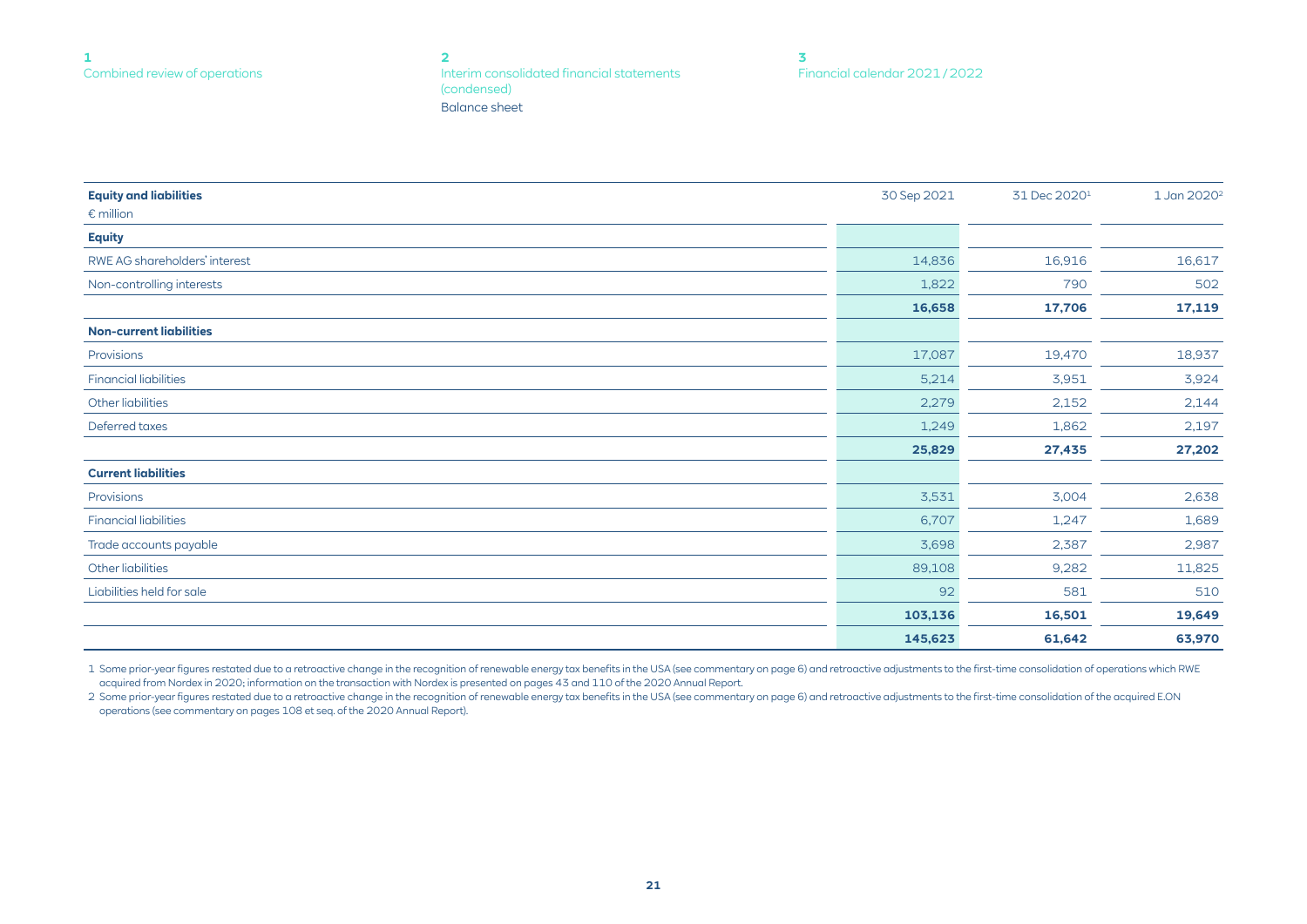**[2](#page-17-0)** [Interim consolidated financial statements](#page-17-0)  [\(condensed\)](#page-17-0) Cash flow statement

## <span id="page-21-0"></span>Cash flow statement

| $\epsilon$ million                                                                                                   | Jan - Sep 2021 | Jan - Sep 2020 <sup>1</sup> |
|----------------------------------------------------------------------------------------------------------------------|----------------|-----------------------------|
| Income from continuing operations                                                                                    | 2,827          | 1,424                       |
| Depreciation, amortisation and impairment losses / write-backs                                                       | 1,751          | 1.072                       |
| Changes in provisions                                                                                                | 28             | $-232$                      |
| Deferred taxes / non-cash income and expenses / income from disposal of non-current assets and marketable securities | 1,926          | $-441$                      |
| Changes in working capital                                                                                           | $-3,111$       | $-55$                       |
| Cash flows from operating activities of continuing operations                                                        | 3,421          | 1,768                       |
| Cash flows from operating activities of discontinued operations                                                      |                | 50                          |
| <b>Cash flows from operating activities</b>                                                                          | 3,421          | 1,818                       |
| Cash flows from investing activities of continuing operations <sup>2</sup>                                           | $-2,446$       | $-1,962$                    |
| Cash flows from investing activities of discontinued operations                                                      |                | $-76$                       |
| <b>Cash flows from investing activities</b>                                                                          | $-2,446$       | $-2,038$                    |
| Cash flows from financing activities of continuing operations                                                        | $-2,201$       | 1,119                       |
| Cash flows from financing activities of discontinued operations                                                      |                | $\overline{7}$              |
| <b>Cash flows from financing activities</b>                                                                          | $-2,201$       | 1,126                       |
| Net cash change in cash and cash equivalents                                                                         | $-1,226$       | 906                         |
| Effect of changes in foreign exchange rates and other changes in value on cash and cash equivalents                  | 45             | $-23$                       |
| Net change in cash and cash equivalents                                                                              | $-1,181$       | 883                         |
| Cash and cash equivalents at beginning of reporting period                                                           | 4,774          | 3,212                       |
| of which: reported as 'Assets held for sale'                                                                         |                | 20                          |
| Cash and cash equivalents at beginning of reporting period as per the consolidated balance sheet                     | 4,774          | 3,192                       |
| Cash and cash equivalents at end of reporting period                                                                 | 3,593          | 4,095                       |
| of which: reported as 'Assets held for sale'                                                                         | 17             |                             |
| Cash and cash equivalents at end of reporting period as per the consolidated balance sheet                           | 3,576          | 4,095                       |

1 Some prior-year figures restated due to a retroactive change in the recognition of renewable energy tax benefits in the USA (see commentary on [page 6](#page-5-0)).

2 After an extraordinary transfer to plan assets in the amount of €1,091 million (prior-year period: €97 million).